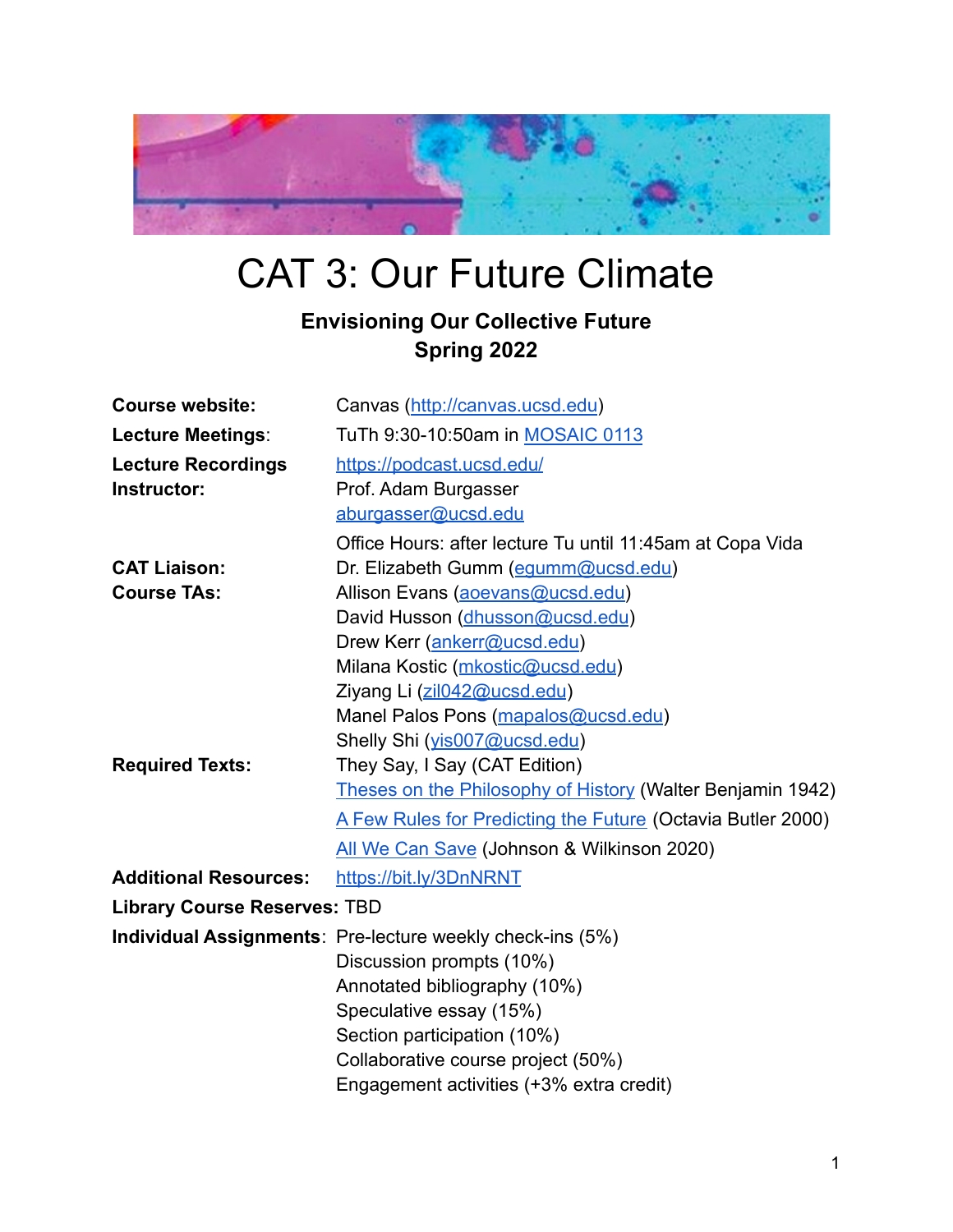## <span id="page-1-0"></span>Class Meeting Schedule

| <b>Section number</b> | Time (TuTh) | Room               | <b>Instructor</b>       |
|-----------------------|-------------|--------------------|-------------------------|
| A <sub>01</sub>       | 8-8:50 AM   | <b>HSS 2305B</b>   | Shelly Shi              |
| A02                   | 11-11:50 AM | <b>CENTER 223</b>  | Ziyang Li               |
| A03                   | 12-12:50 PM | <b>CENTER 223</b>  | Ziyang Li               |
| A04                   | $1-1:50$ PM | <b>CENTER 224B</b> | <b>Drew Kerr</b>        |
| A05                   | 2-2:50 PM   | <b>CENTER 224B</b> | Drew Kerr               |
| A06                   | 3-3:50 PM   | <b>CENTER 224B</b> | David Husson            |
| A07                   | 4-4:50 PM   | <b>CENTER 223</b>  | <b>Allison Evans</b>    |
| A08                   | 5-5:50 PM   | <b>CENTER 223</b>  | <b>Allison Evans</b>    |
| A09                   | 8-8:50 AM   | <b>CENTER 208</b>  | Milana Kostic           |
| A10                   | 11-11:50 AM | <b>CENTER 208</b>  | Milana Kostic           |
| A11                   | 12-12:50 PM | <b>CENTER 208</b>  | Shelly Shi              |
| A12                   | $1-1:50$ PM | <b>CENTER 224A</b> | <b>Allison Evans</b>    |
| A13                   | 2-2:50 PM   | <b>CENTER 224A</b> | <b>Manel Palos Pons</b> |
| A14                   | 3-3:50 PM   | <b>CENTER 224A</b> | <b>Manel Palos Pons</b> |
| A15                   | 4-4:50 PM   | <b>CENTER 224B</b> | David Husson            |
| A16                   | 5-5:50 PM   | <b>CENTER 202</b>  | David Husson            |

**Lectures:** TuTh 9:30am-10:50am in MOSAIC 0113 (all lectures will be recorded) **Discussion Sections:** TuTh during the following times:

## <span id="page-1-1"></span>Weekly Class and Assignment Schedule

| Day                                   | <b>Monday</b> | <b>Tuesday</b>                                      | Wednesday | <b>Thursday</b>                                      | <b>Friday</b>                                                         |
|---------------------------------------|---------------|-----------------------------------------------------|-----------|------------------------------------------------------|-----------------------------------------------------------------------|
| <b>Class</b><br>meetings              |               | Lecture<br>(9:30am)<br><b>Discussion</b><br>Section |           | Lecture<br>(9:30am)<br><b>Discussion</b><br>Section  |                                                                       |
|                                       |               | (various)                                           |           | (various)                                            |                                                                       |
| <b>Assignment</b><br><b>Deadlines</b> |               | Pre-lecture<br>checkins<br>(9:30am)                 |           | <b>Discussion</b><br>prompts<br>$(10:00 \text{ pm})$ | Individual and<br>collaborative<br>assignments<br>$(10:00 \text{pm})$ |
|                                       |               |                                                     |           |                                                      | Engagement<br>(10:00pm Wk 10)                                         |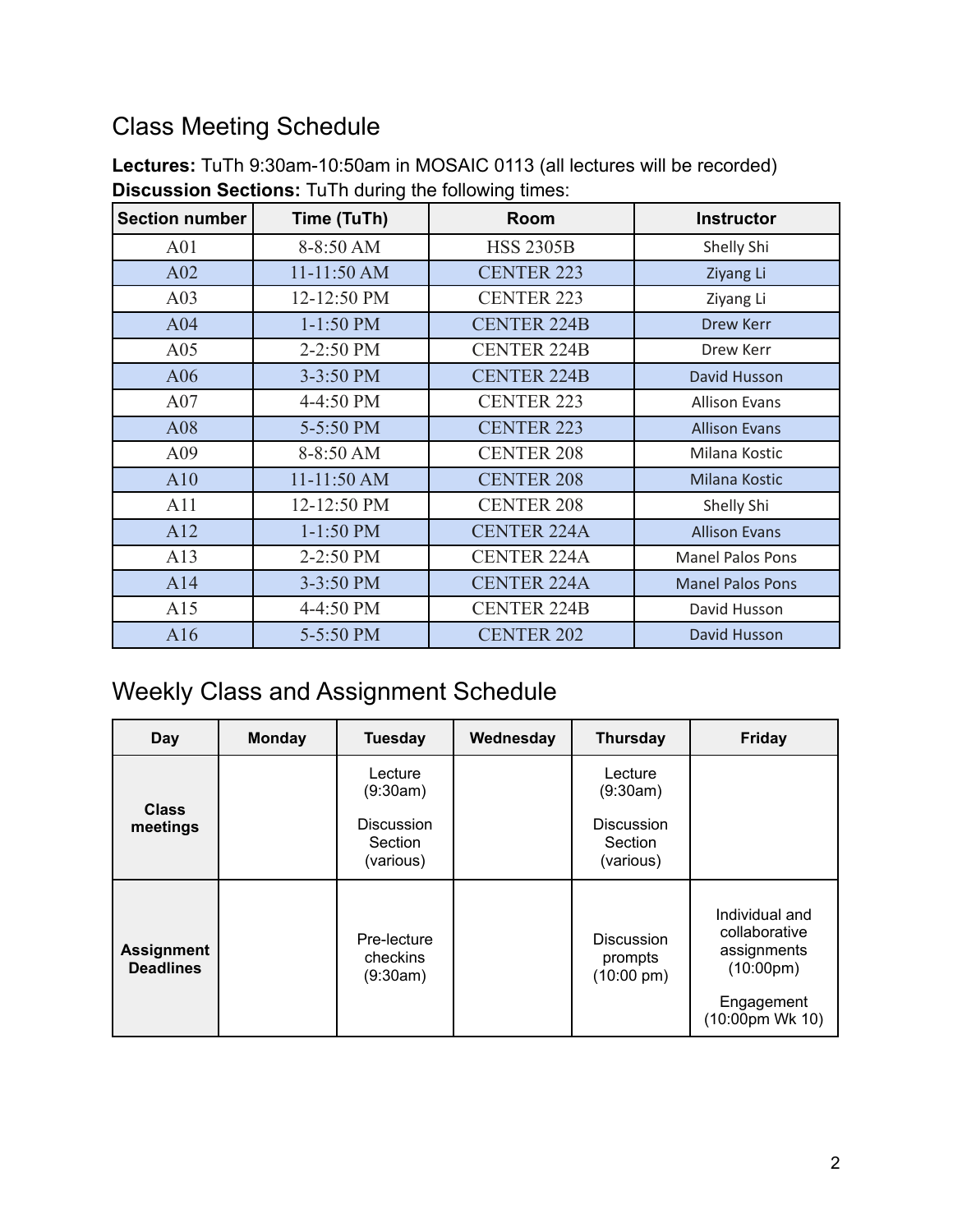# <span id="page-2-0"></span>Table of contents

| <b>Class Meeting Schedule</b>                                 | $\overline{2}$   |
|---------------------------------------------------------------|------------------|
| Weekly Class and Assignment Schedule                          | $\overline{2}$   |
| <b>Table of contents</b>                                      | 3                |
| <b>Course Description</b>                                     | 5                |
| Overview                                                      | 5                |
| <b>Weekly Lecture Topics</b>                                  | 5                |
| <b>Learning Goals</b>                                         | 6                |
| <b>Climate Change Science</b>                                 | $6\,$            |
| Research & Writing                                            | 6                |
| <b>Core Concepts</b>                                          | 6                |
| Assignments                                                   | 7                |
| <b>Letter Grade Scales</b>                                    | $\overline{7}$   |
| <b>Individual Assignments</b>                                 | 8                |
| Weekly pre-lecture check-ins (5%)                             | 8                |
| Weekly discussion prompts (10%)                               | 9                |
| Annotated Bibliography (10%, Week 3)                          | $\boldsymbol{9}$ |
| Speculative Essay (15%, Week 6)                               | 9                |
| DIscussion Section Participation (10%)                        | 10               |
| Community Engagement (up to 3% extra credit)                  | 11               |
| <b>Collaborative Course Project: Envisioning 2052</b>         | 12               |
| Description                                                   | 12               |
| <b>Project Components</b>                                     | 13               |
| Group Formation (Week 3)                                      | 13               |
| Proposal, Pitch, & Peer Review (Weeks 4 & 5)                  | 13               |
| Literature Review (Week 6)                                    | 13               |
| Project Digital Products and Presentation (Weeks 8-10)        | 14               |
| Design Document (Draft Week 8, Final Week 10)                 | 14               |
| Personal Reflection (Draft Week 8, Final version Finals Week) | 15               |
| <b>Project Timeline</b>                                       | 15               |
| <b>Course Policies</b>                                        | 16               |
| <b>Course Expectations</b>                                    | 16               |
| <b>Expectation of instructors</b>                             | 16               |
| <b>Expectation of students</b>                                | 17               |
| Class Meeting Attendance and Participation                    | 17               |
| Lecture                                                       | 17               |
| <b>Discussion Section</b>                                     | 17               |
| <b>Written Assignment Specifications</b>                      | 18               |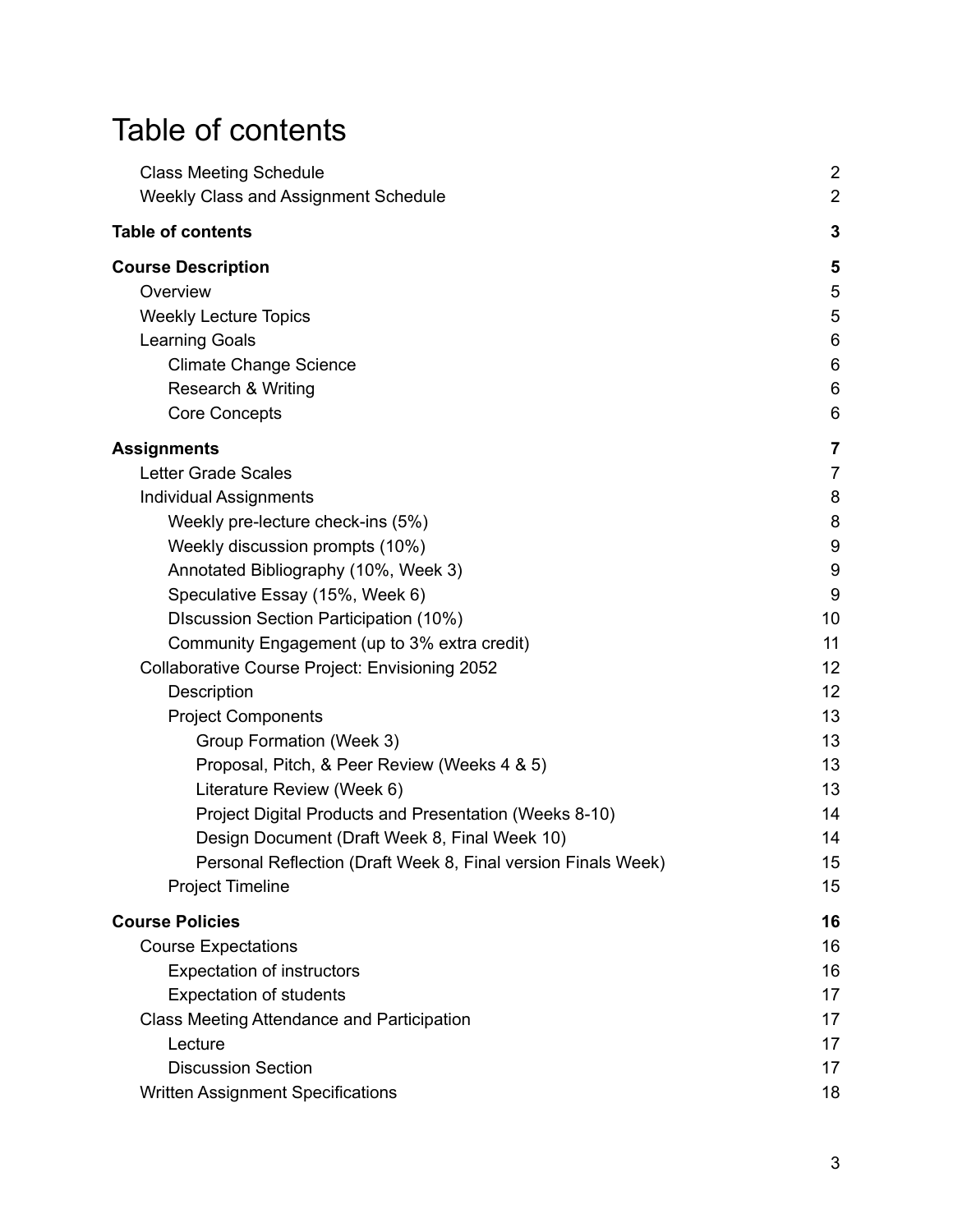| Late Assignment Policy                                 | 18 |
|--------------------------------------------------------|----|
| <b>Disability Accommodation</b>                        | 19 |
| <b>Medical Accommodations</b>                          | 19 |
| Equity and Inclusion                                   | 19 |
| <b>Mental Health</b>                                   | 20 |
| <b>Academic Integrity</b>                              | 21 |
| Defining Academic Integrity and Misconduct             | 21 |
| <b>Guidelines</b>                                      | 21 |
| Actions taken in cases of Academic Misconduct          | 22 |
| <b>Detailed Course Schedule</b>                        | 22 |
| Week 1: Foundations: What is Climate Change?           | 23 |
| Assigned readings                                      | 23 |
| Additional readings                                    | 23 |
| Weekly assignments                                     | 23 |
| Week 2: The Science of Climate Change                  | 23 |
| Assigned readings                                      | 23 |
| Weekly assignments                                     | 24 |
| Week 3: Welcome to the Anthropocene                    | 24 |
| Assigned readings:                                     | 24 |
| Weekly assignments                                     | 24 |
| Week 4: Climate Justice                                | 24 |
| Assigned readings                                      | 25 |
| Weekly assignments                                     | 25 |
| Week 5: The Wizard & The Prophet                       | 25 |
| Assigned readings:                                     | 25 |
| Weekly assignments                                     | 25 |
| Week 6: I Just Don't Believe It: Climate Change Denial | 26 |
| Reference for lecture:                                 | 26 |
| Weekly assignments                                     | 26 |
| Week 7: Climate Activism                               | 26 |
| Assigned readings:                                     | 26 |
| Weekly assignments                                     | 27 |
| Week 8: Politics and Policy                            | 27 |
| Assigned readings                                      | 27 |
| Weekly assignments                                     | 28 |
| Week 9: Desperate Measures                             | 28 |
| Assigned readings                                      | 28 |
| Weekly assignments                                     | 29 |
| Week 10: What is Your Future?                          | 29 |
| Weekly assignments                                     | 29 |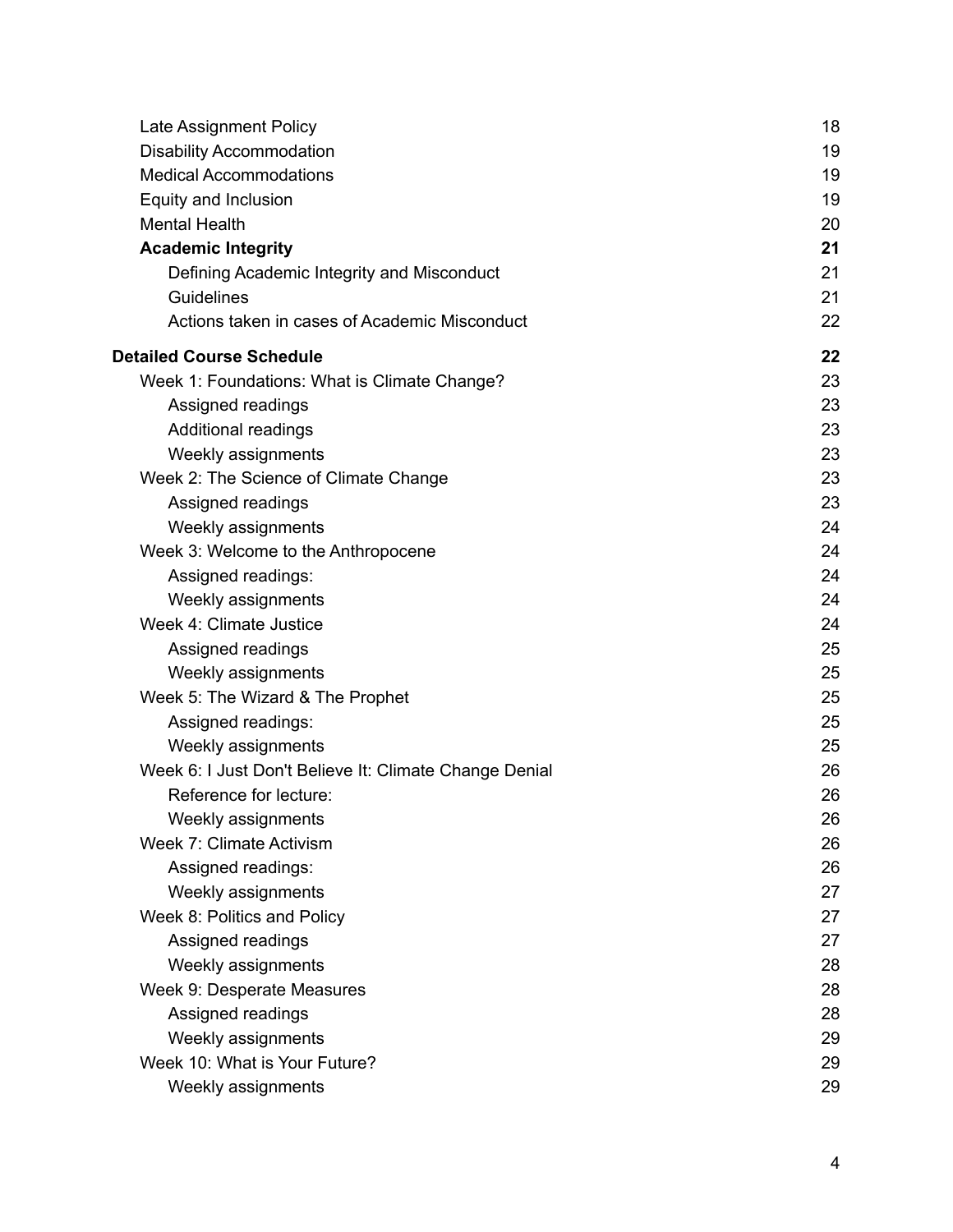# <span id="page-4-0"></span>Course Description

## <span id="page-4-1"></span>**Overview**

Global climate change is a reality. This is the consensus conclusion of scientists, policy makers, and people who have experienced climate change through extreme weather events, droughts and fires, rising seas, disappearing glaciers, and a notable loss of biodiversity. Moreover, the research shows that these changes to our climate are driven by human activities, in particular the release of carbon dioxide (CO<sub>2</sub>) and other gasses into the atmosphere that is driving warming through the greenhouse effect. How do we address these changes? Who is and will be impacted? Can we reverse climate change, or do we need to adapt to a warmer world? Do we need to fundamentally change our energy-intensive society, or is there a technological solution that will allow us to grow through this crisis? Are we too late to "bend the curve"?

In this course, we will evaluate the evidence, causes, and conditions of global climate change. This exploration will be anchored in the scientific literature and consensus findings reported by the Intergovernmental Panel on Climate Change (IPCC); social scientific studies of cultures and communities experiencing climate crisis; the psychology, politics, and economics of climate change; art, literature, and popular media reflecting different views of our future climate; and studies the explore how we convince ourselves and each other of hard truths. We will use this information to imagine our collective future in a changing world in the context of different climate change scenarios. How do we as individuals, communities, cultures, and humans respond and react to our changing world?

We will explore these themes through primary scientific literature, policy reports, popular articles, poetry, and science fiction writing; audio podcasts; videos and animations; visual and digital artwork; and films. Some of these will be required sources to anchor our exploration of climate change and related issues; others are optional sources that will be useful for your synthesis projects. The course will culminate in a creative collaborative project that engages you in imagining your future world through the lens of a changing climate.

| Week                 | <b>Topic</b>                                |
|----------------------|---------------------------------------------|
| 1 (March 28-April 1) | <b>Foundations: What is Climate Change?</b> |
| 2 (April 4-8)        | The Science of Climate Change               |
| 3 (April 11-15)      | Welcome to the Anthropocene                 |

## <span id="page-4-2"></span>Weekly Lecture Topics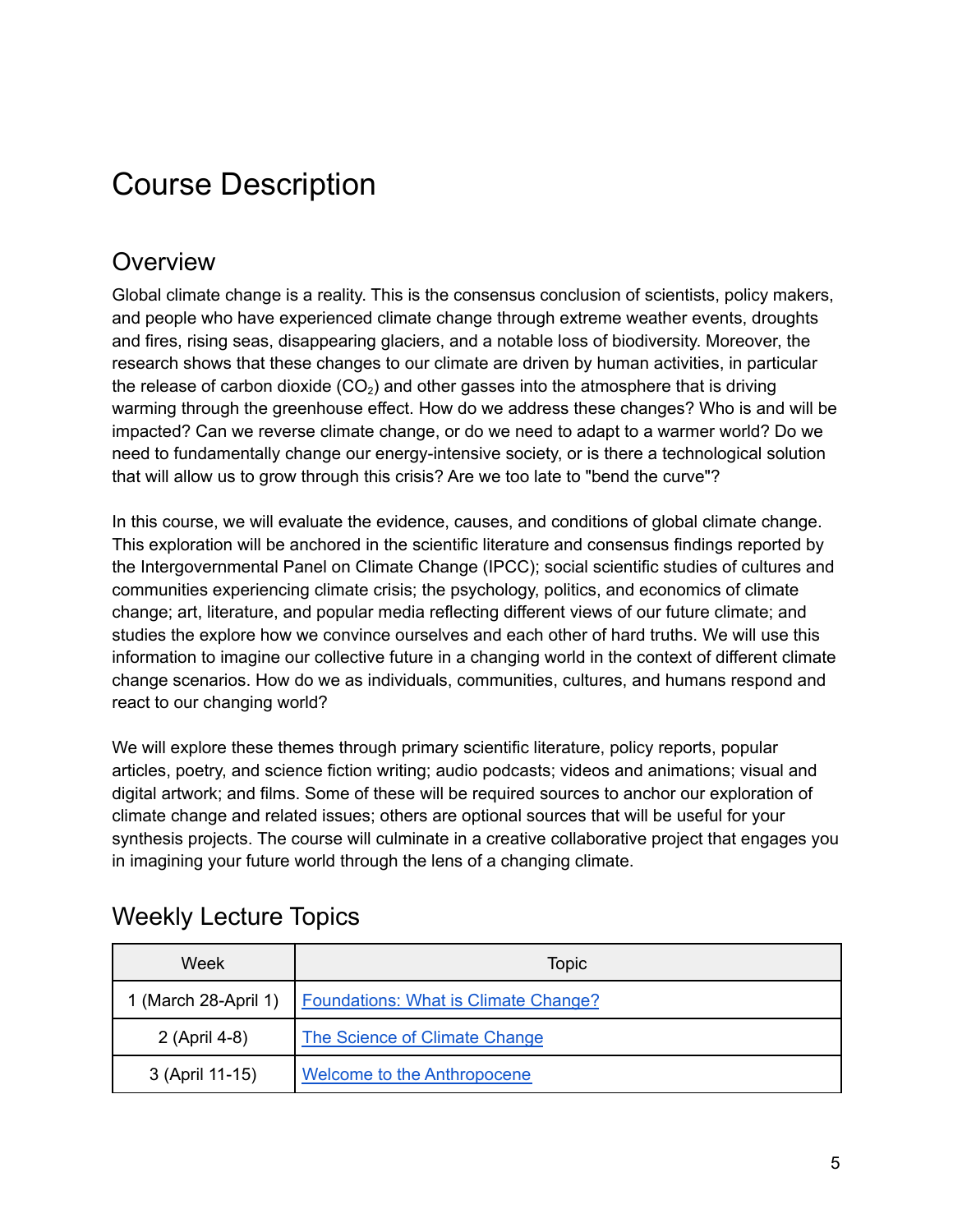| 4 (April 18-22)    | <b>Climate Justice</b>                                |
|--------------------|-------------------------------------------------------|
| 5 (April 25-29)    | <b>The Wizard &amp; The Prophet</b>                   |
| 6 (May 2-6)        | <b>I Just Don't Believe It: Climate Change Denial</b> |
| 7 (May 9-13)       | <b>Climate Activism</b>                               |
| 8 (May 16-20)      | <b>Politics and Policy</b>                            |
| 9 (May 23-25)      | <b>Desperate Measures</b>                             |
| 10 (May 30-June 3) | <b>What is Your Future?</b>                           |

## <span id="page-5-0"></span>Learning Goals

<span id="page-5-1"></span>This course aims to address the following learning goals:

### Climate Change Science

- Understand the consensus scientific evidence of our changing climate, and how we know that these changes are due to human activities.
- Understand the implications of current and future climate change on the environment, public health, social and political structures, human cultures, and the greater biosphere.
- Critically evaluate adaptation and mitigation strategies for future climate change.
- Critically evaluate the representation of our future climate in the popular media.
- Identify and explore present-day actions we can take as individuals and communities to address climate change.
- Synthesize information from diverse resources to imagine a logically-constructed view of the future under various assumptions of future climate change.

## <span id="page-5-2"></span>Research & Writing

Building off what you learned in CAT 1 & 2:

- Understand and practice effective research, including developing research questions.
- Use research to make an effective multimodal argument towards a specific audience.
- Engage with cultural products, including art/popular culture, as the result of research but also as legitimate objects of research.
- Develop an independent research project by finding and evaluating appropriate sources, composing research genres such as annotated bibliographies and literature reviews, following a proposal process, and implementing revision.
- Effectively collaborate with peers in the process of research and development of a multimodal project.

## <span id="page-5-3"></span>Core Concepts

Our course will center around the following core concepts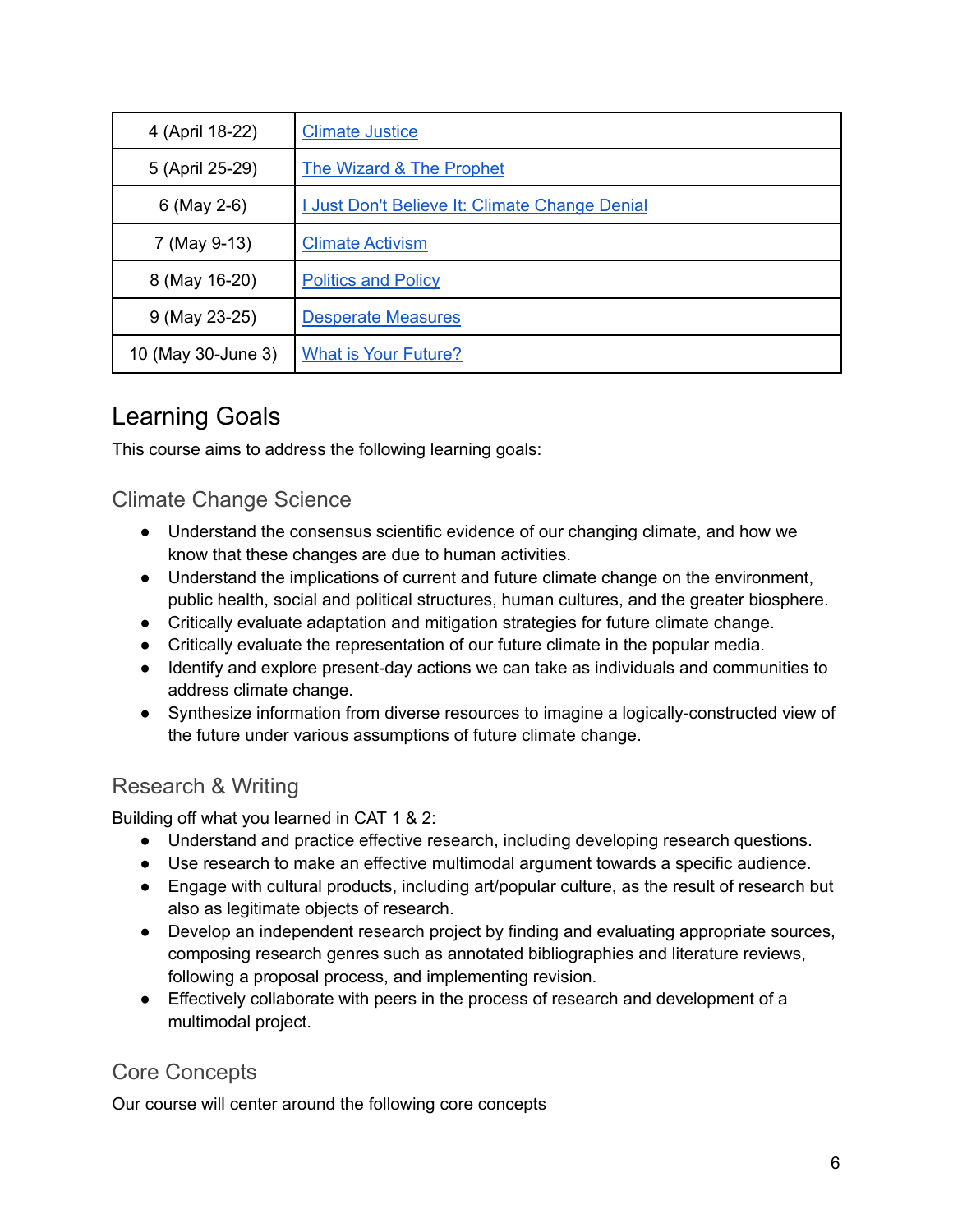- Resistance/Revolution
- Interdisciplinarity
- Art as argument
- Research as a process
- Interpersonal Communication

# <span id="page-6-0"></span>**Assignments**

Your engagement and learning in the course will be assessed through a series of regular weekly individual assignments, and a collaborative synthesis project. The breakdown of these assignments and course grade weighting are as follows:

| <b>Assignment</b>                                                                                                                                                                                  | <b>Grading Weight</b>                                                                                                                                                                    |
|----------------------------------------------------------------------------------------------------------------------------------------------------------------------------------------------------|------------------------------------------------------------------------------------------------------------------------------------------------------------------------------------------|
| Weekly pre-lecture check-ins<br>Due before Tuesday lectures                                                                                                                                        | 5%<br>One (1) lowest assignment dropped                                                                                                                                                  |
| Weekly discussion prompts<br>Due Thursdays at 10pm                                                                                                                                                 | 10%<br>One (1) lowest assignment dropped                                                                                                                                                 |
| Annotated Bibliography<br>Due Friday April 15 at 10pm (Week 3)                                                                                                                                     | 10%                                                                                                                                                                                      |
| <b>Speculative Essay</b><br>Due Friday May 6 at 10pm (Week 6)                                                                                                                                      | 15%                                                                                                                                                                                      |
| Section Participation<br>Assigned weekly by TA                                                                                                                                                     | 10%                                                                                                                                                                                      |
| <b>Collaborative Course Project:</b><br><b>Envisioning our Future Climate</b><br>Draft due Friday May 20 at 10pm<br>Final due Friday June 3 at 10pm<br>Reflection Final due Tuesday June 7 at 11am | 50%<br>Collaborative project of teams up to three (3)<br>Includes proposal/pitch (10%), literature<br>review (10%), project design document and<br>materials (20%), and reflection (10%) |
| Engagement participation<br>Up to three (3) pre-approved activities with<br>written reflections<br>Due by Friday June 3 at 10pm                                                                    | up to 3% Extra Credit                                                                                                                                                                    |

## <span id="page-6-1"></span>Letter Grade Scales

The Culture, Art, and Technology Program of Sixth College makes use of a set grading schema, which means that certain letter grades correspond to specific numerical grades. This schema prevents grade inflation and point bargaining. All graded assignments, and the final course grade, will be assessed according to the following grading schema: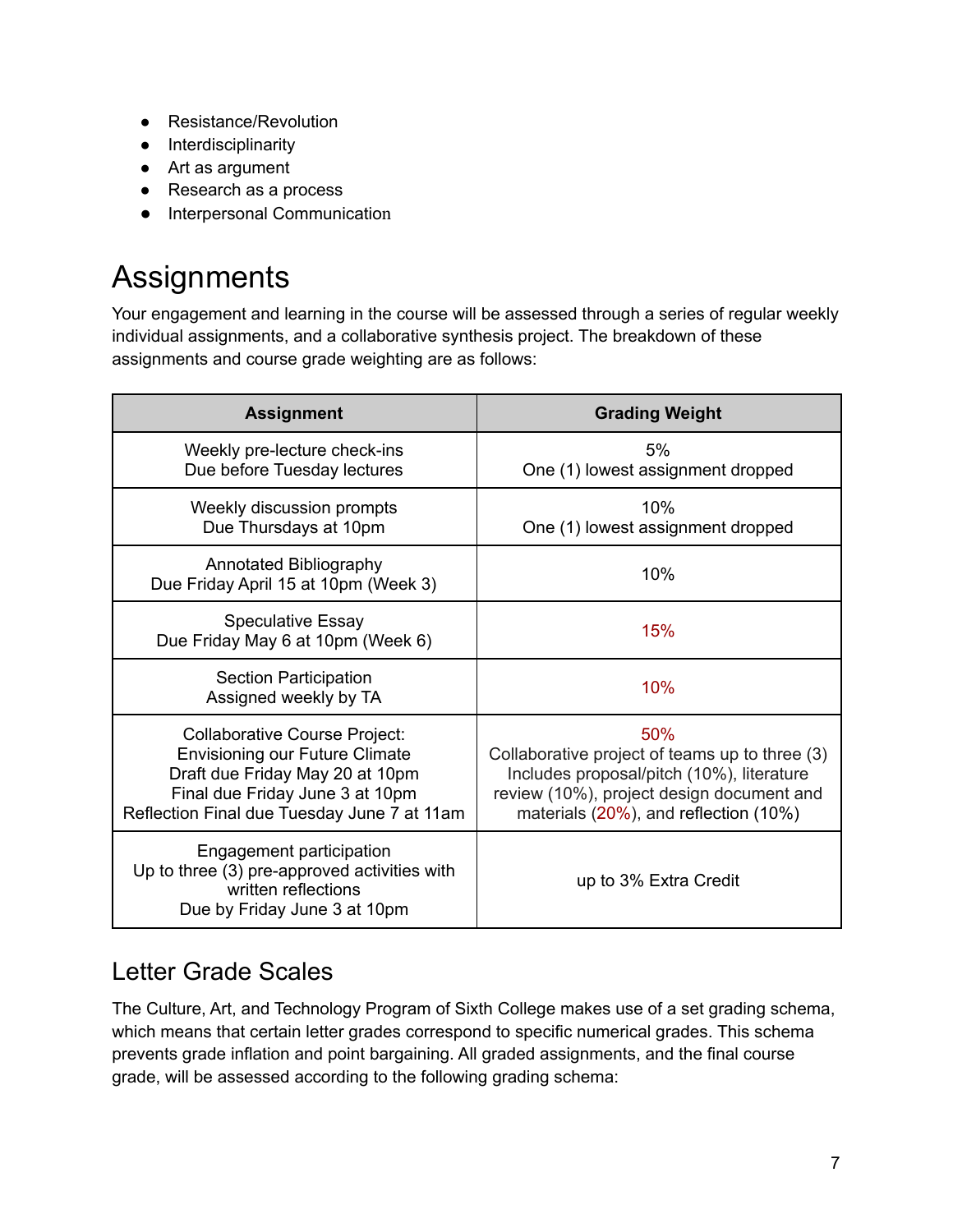| Assignment<br><b>Type</b> | Excellent | Good      | Adequate   | Developing     | Incomplete or<br>Inappropriate |
|---------------------------|-----------|-----------|------------|----------------|--------------------------------|
|                           | $A+ = 97$ | $B+ = 87$ | $C + = 77$ |                |                                |
| Major                     | $A = 95$  | $B = 85$  | $C = 75$   | $D = 65$       | $F = 50$                       |
|                           | $A - 91$  | $B - 81$  | $C - 71$   |                |                                |
| Minor                     | 10        | 9         | 8          | $\overline{7}$ | 5                              |
| Complete/<br>Incomplete   | 10        |           |            | 0              |                                |

For purposes of **final course grades** as calculated by Canvas's gradebook the following ranges will determine letter grades submitted to eGrades:

- $O$  A+ (96.6-100)
- $O$  A (93.6-96.5)
- $O$  A- (89.6-93.5)
- $O$  B+ (86.6-89.5)
- $O$  B (83.6-86.5)
- $O$  B- (79.6-83.5)
- $O + (76.6-79.5)$
- $O$   $C$  (73.6-76.5)
- $O C (69.6 73.5)$
- $O$  D (60-69.5)
- $O$  F (0-59.9)

Failure to turn in the major writing assignments will result in a failure of the course, regardless of numerical grade. Final grades will NOT be rounded up; please do not ask for this.

#### <span id="page-7-0"></span>Individual Assignments

### <span id="page-7-1"></span>Weekly pre-lecture check-ins (5%)

These are short multiple-choice quizzes aimed at ensuring preparation for each week's lectures. You will have up to 5 attempts to complete these, so as long as you do the readings and keep up with the assignments this should be an easy 100%. Check-ins are accessed on Canvas, and **must be completed before the start of each Tuesday's lecture** (Tuesday 9:30am). There are nine (9) pre-lecture check-ins assigned during the term (weeks 1-9); you are permitted to drop one (1) lowest/missed assignment. There are NO extensions or late-submissions permitted for these assignments.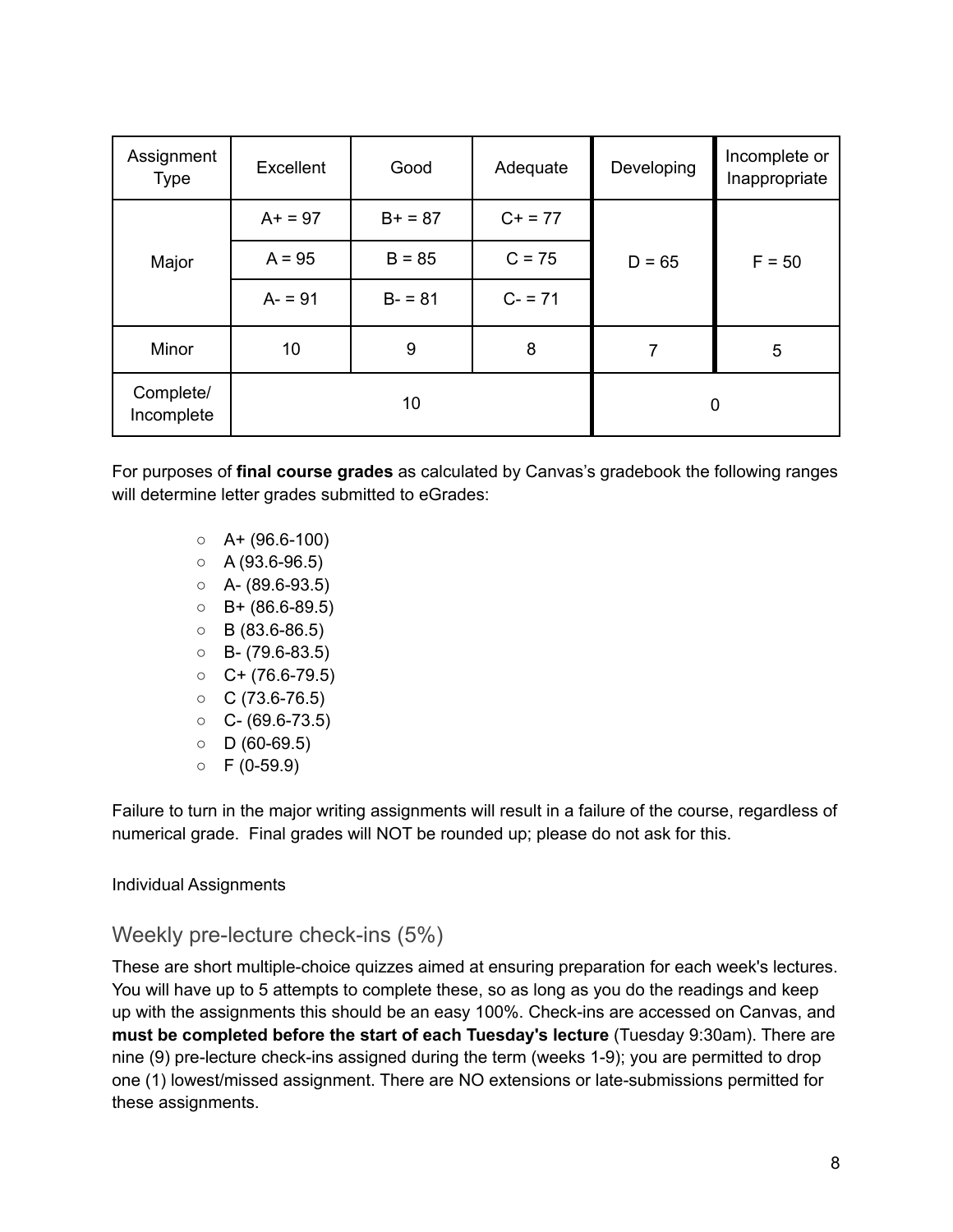## <span id="page-8-0"></span>Weekly discussion prompts (10%)

These are short (150-250 words) reflective writing pieces aimed at further reflection on one or more key topics raised during each week's lectures. Each week will have a specific prompt, and your answer will be evaluated by the instructors on a simple 2-point scale:

- $\bullet$  0 = no response turned in
- $\bullet$  1 = incomplete or partial response reflecting minimal or shallow effort
- $\bullet$  2 = complete response

Discussion prompts are submitted through the Canvas Discussion Board and are **due on Thursdays at 10pm**. There are ten (10) discussion prompts assigned during the term; you are permitted to drop one (1) lowest/missed assignment. Late submission of discussion prompts will be deducted following the late [assignment](#page-17-1) policy.

### <span id="page-8-1"></span>Annotated Bibliography (10%, Week 3)

The annotated bibliography (see They Say I Say Chp 28) is a summary of source research, intended for preparation for your collaborative project. It provides the basis for your project design, perspective, motivation, etc. It is a standard method for research in all fields.

In preparation for the course project, you will each develop an annotated bibliography for five (5) *significant* resources, including at least two (2) primary peer-review research articles. A significant resource means one that contains a clear grounding in research studies and includes citations to (other) primary sources. Textbooks, online media news, and Wikipedia *don't count*.

The format for the Annotated Bibliography is as follows: for each source:

- Full citation (MLA format)
- Descriptive paragraph (100-150 words each), introducing the work and its argument(s), the main points/examples, and how this source informs your project design and development

Templates for the Annotated Bibliography are provided in They Say I Say Chp 28.

The annotated bibliography is due on Canvas on **Friday April 15th at 10pm** (end of Week 3). Late submission of the annotated bibliography will be deducted following the late [assignment](#page-17-1) [policy](#page-17-1).

### <span id="page-8-2"></span>Speculative Essay (15%, Week 6)

As part of the development of your project narrative, each student will write a speculative biography of someone who lives in the future world envisioned by your project team. This biography should be written in the first person from the perspective of that individual (could be your future self, could be someone totally different), and should describe both the physical,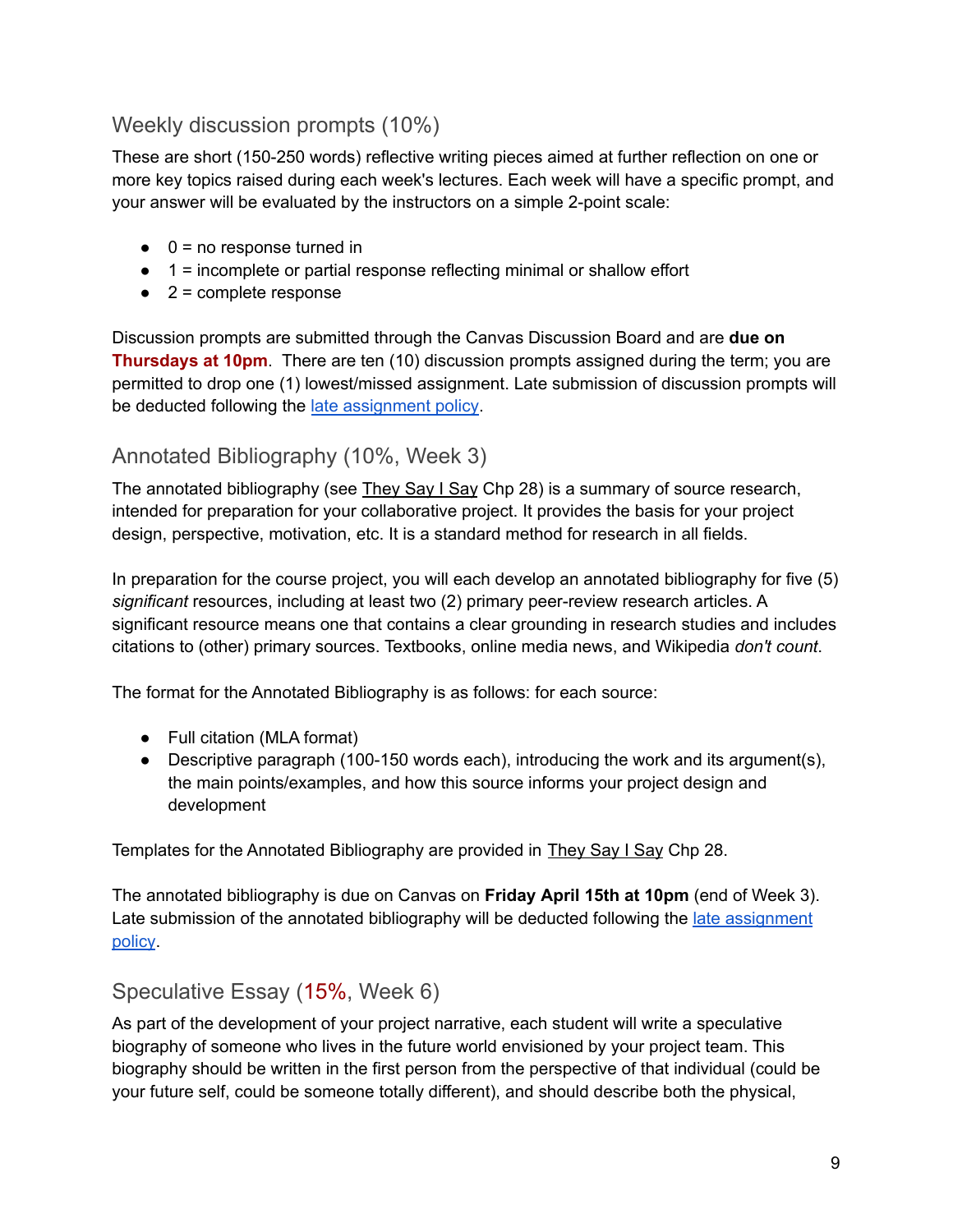social, and cultural environment of that future time, as well as the lived history of that individual leading to that moment. Your biography should be grounded in your and your team's research, and will be assessed on your ability to extrapolate from the present day and to think critically and creatively. These essays may be integrated into the final course project.

The speculative essay consists of two parts:

- Speculative biography (400-500 words) as first-person narrative; could include but does not require multimedia elements (e.g., images, video, audio)
- Short design statement (200-300 words) describing motivation and justification of biography elements, including relevant citations

The annotated bibliography is due on Canvas on **Friday May 6th at 10pm** (end of Week 6). Late submission of speculative essay will be deducted following the late [assignment](#page-17-1) policy.

## <span id="page-9-0"></span>DIscussion Section Participation (10%)

Attendance and active participation at *all* section meetings are a *mandatory* component of this course. Attendance policies for lecture and discussion section are described below. Your TA will assign a discussion participation score based on the following rubric:

**Excellent (10)** - You are well prepared for lecture and section, demonstrated by: having all your materials; consistently contributing to discussion; asking productive questions; listening actively and taking notes; engaging in group work; supporting and respecting other students; respecting TAs, the instructor and course material; attending office hours; coming to lecture and section on time and staying for the entire class time; taking responsibility for any work or material missed if absent; overall proactive.

**Good (9)** - You are usually prepared for lecture and section, demonstrated by: contributing to discussion; listening actively; engaging in group work; respecting other students; respecting TAs, the instructor, and course material; mostly coming to lecture and section on time and staying for the entire class time; overall responsible.

**Adequate (8)** - You are inconsistently prepared for lecture and section, demonstrated by: rarely contributing to discussion; missing materials; managing time poorly; working well with others, but unable to contribute fairly; respecting TAs, instructor, and course materials; mostly coming to lecture and section on time and staying for the entire class time; overall, inconsistent.

**Developing (7)** - You are physically present but mentally disengaged from the course, demonstrated by: never contributing to discussion in lecture or section; consistently coming to class late or leaving early; working well with others, but unable to contribute fairly; failing to develop any relationships with TAs and/or instructor; overall, disengaged.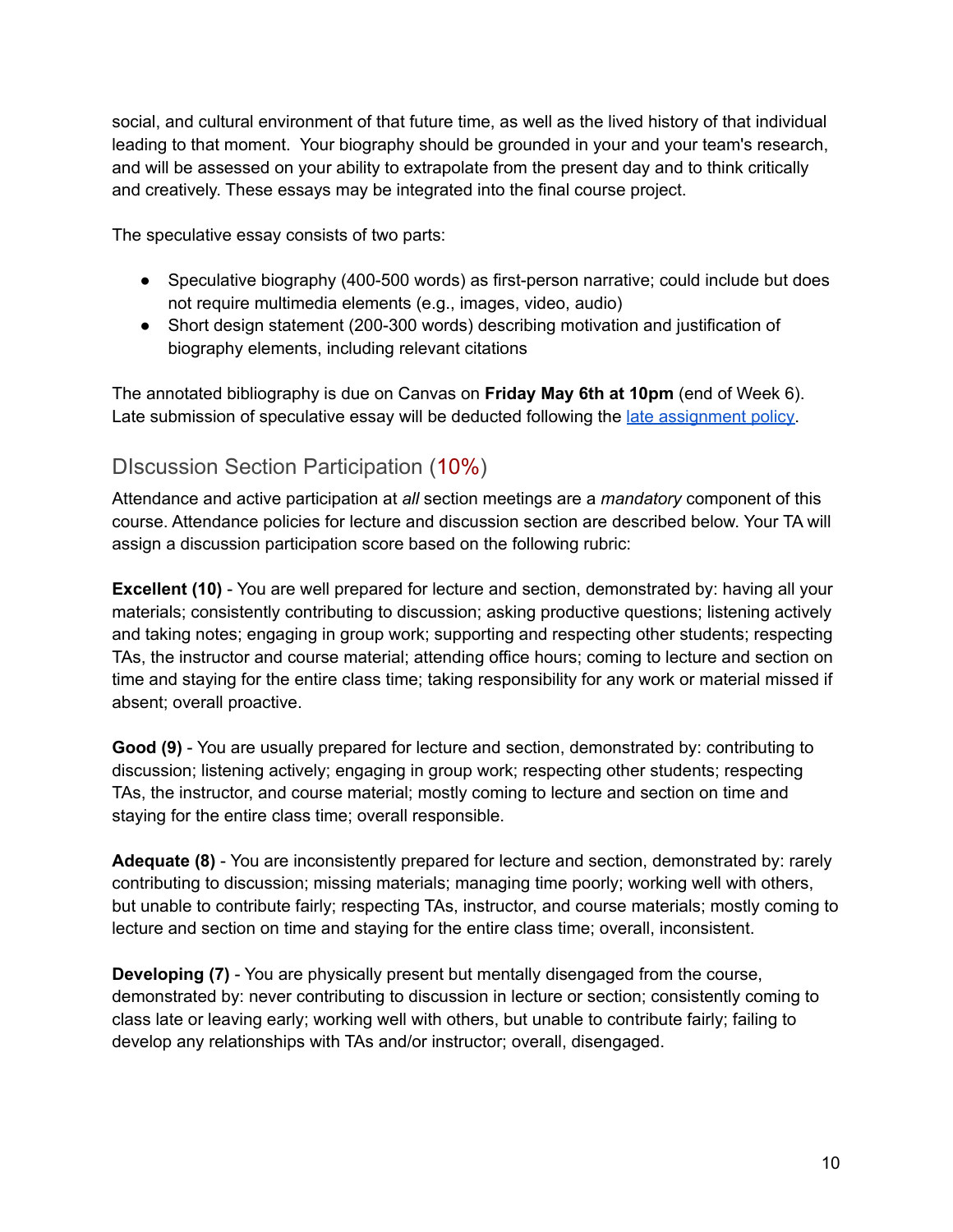**Unacceptable (5)** - You demonstrate through behavior and/or language that you are uninterested in learning; or, alternatively, you are regularly disrespectful of other students, TAs, the instructor, or course material.

## <span id="page-10-0"></span>Community Engagement (up to 3% extra credit)

During the quarter, there are various events related to climate change that are hosted by campus groups and organizations, and even within our class! These community activities are meant to expand your engagement with climate change science, activism, and relevant art/media. Credit will be given for demonstrated participation and a short (150-250 words) written reflection answering the question: **"What did you learn about the themes and topics of this CAT3 course by participating in this event?"**. Approved activities include:

● Attend one of our screenings of climate-change themed movie, or watch from home; include a screenshot of your favorite moment in the movie with your reflection statement. Scheduled screenings are:

○ TBD

- Participate in a public meetings/events hosted by one of UCSD's climate/environmental organizations: you must attend the full event/at least one (1) hour; include evidence of participation with your reflection statement. Some currently active climate-related campus organizations include:
	- o UCSD Green New Deal: <https://ucsdgreennewdeal.net/>
		- March 30 5-6:30pm: Climate Justice Teach-in & movie screening: RVSP at <http://bit.ly/cjteachinucsd>
	- UCSD CALPIRG: <https://calpirgstudents.org/chapters/uc-san-diego/>
	- Student Sustainability Collective: <https://studentsustainability.ucsd.edu/>
	- Engineers for a Sustainable World: <https://eswtritons.wordpress.com/>
	- Intersustainability Council: <https://iscucsd.wixsite.com/main/about>
	- UCSD Climate Change Review: <https://www.ucsdclimatereview.org/>
		- Biweekly talk series TBD: <https://www.ucsdclimatereview.org/projects-6>
- Attend a science talk or conference (in person or remote) related to climate change: you must attend for at least one (1) hour; include evidence of participation with your reflection statement. You can find upcoming talks by visiting the websites of these UCSD/SIO centers on climate/environment research:
	- SIO Center for Climate Change, Impacts and Adaptation: <https://climateadapt.ucsd.edu/>
	- SIO Center for Marine Biodiversity and Conservation: <https://cmbc.ucsd.edu/>
	- SIO Center For Western Weather and Water Extremes: <https://cw3e.ucsd.edu/>
	- UCSD Climate Action Lab: <https://climate.ucsd.edu/>
	- UCSD Deep Decarbonization Initiative <https://deepdecarbon.ucsd.edu/>
	- UCSD Center for Aerosol Impacts on Chemistry of the Environment: <https://caice.ucsd.edu/>
	- Food & Fuel for the 21st Century: <https://ff21.ucsd.edu/>
	- UCSD Center on Global Justice: Climate Justice Initiative: <http://gjustice.ucsd.edu/climate-justice/>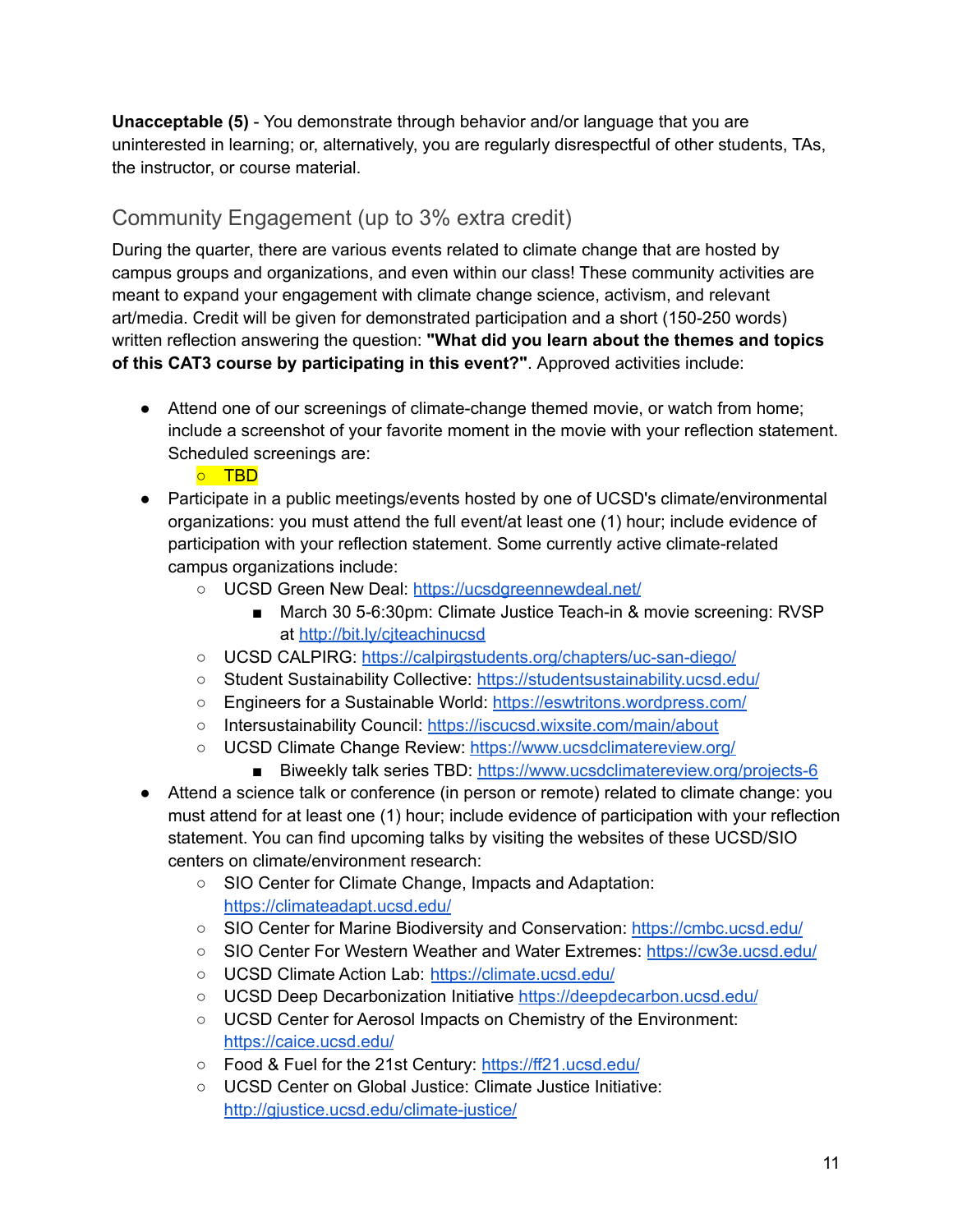- Center for Academic Research and Training in Anthropogeny (CARTA): <https://carta.anthropogeny.org/>
	- **\*\* Upcoming symposium**: Humans: The Planet-Altering Apes (May 13, 2022): <https://carta.anthropogeny.org/events/humans-planet-altering-apes>

If there is another event, exhibition, etc. that you'd like to use for your engagement activity, please contact your TA or Prof. Burgasser *in advance*. Engagement reflection write-ups are **submitted to Canvas and are all on the last Friday of the term (June 6 10pm).** There are NO extensions or late-submissions permitted for these assignments.

## <span id="page-11-0"></span>Collaborative Course Project: Envisioning 2052

### <span id="page-11-1"></span>**Description**

The final course project for CAT3 is a multimedia project, in which you will create an **integrated set of digital products** (webpages, blogs, artwork, audio, video, etc.) and a fully **referenced design document** to speculate on what our future world will be as a result of future climate change.

30 years ago, Prof. Burgasser was an undergraduate at UCSD, and climate change was just starting to grow in public awareness - as was climate change denial. At that time, evidence of human-induced changes in sea level, air temperature, and other metrics was uncertain. Today the evidence of human-induced climate change is overwhelming. Then,  $CO<sub>2</sub>$  was 355 ppm in the atmosphere; today it is over 415 ppm - 17% higher - and rising. Then, climate change impacts were thought to be long in the future; today, they are imminent, if not already present.

What will the next 30 years bring? In this project, you will envision your future world through a creative multimedia project that integrates critical research with personal narrative from the perspective of your future self. Your project will be framed in the context of one of five Shared Socio-economic Pathway (SSPs) laid out in the IPCC 2021 AR6 Summary Report (see Section B of the Summary for [Policymakers](https://www.ipcc.ch/report/ar6/wg1/downloads/report/IPCC_AR6_WGI_SPM_final.pdf)): SSP1-1.9, SSP1-2.6, SSP2-4.5, SSP3-7.0, and SSP5-8.5. Each pathway makes predictions for the physical environment of your future world; your project is to delve into the social, political, and economic environment resulting from those conditions. How did we get onto one of these SSPs? What were the impacts of doing so? And what does the world of 2052 look like as a result of taking this path?

This project is a collaborative group project of 2-3 students. As a group, you will decide on the vision of your future world, as well as the multimedia representation of that world you will create. Potential multimedia components may include interviews, diaries, timelines, news articles, blog posts, websites, photographic compilations, classical art forms, a series of short (<3-10 min) or one long (10-20 min) video or audio piece, animations, graphic novel, video game, etc., and possibly a mixture of these components.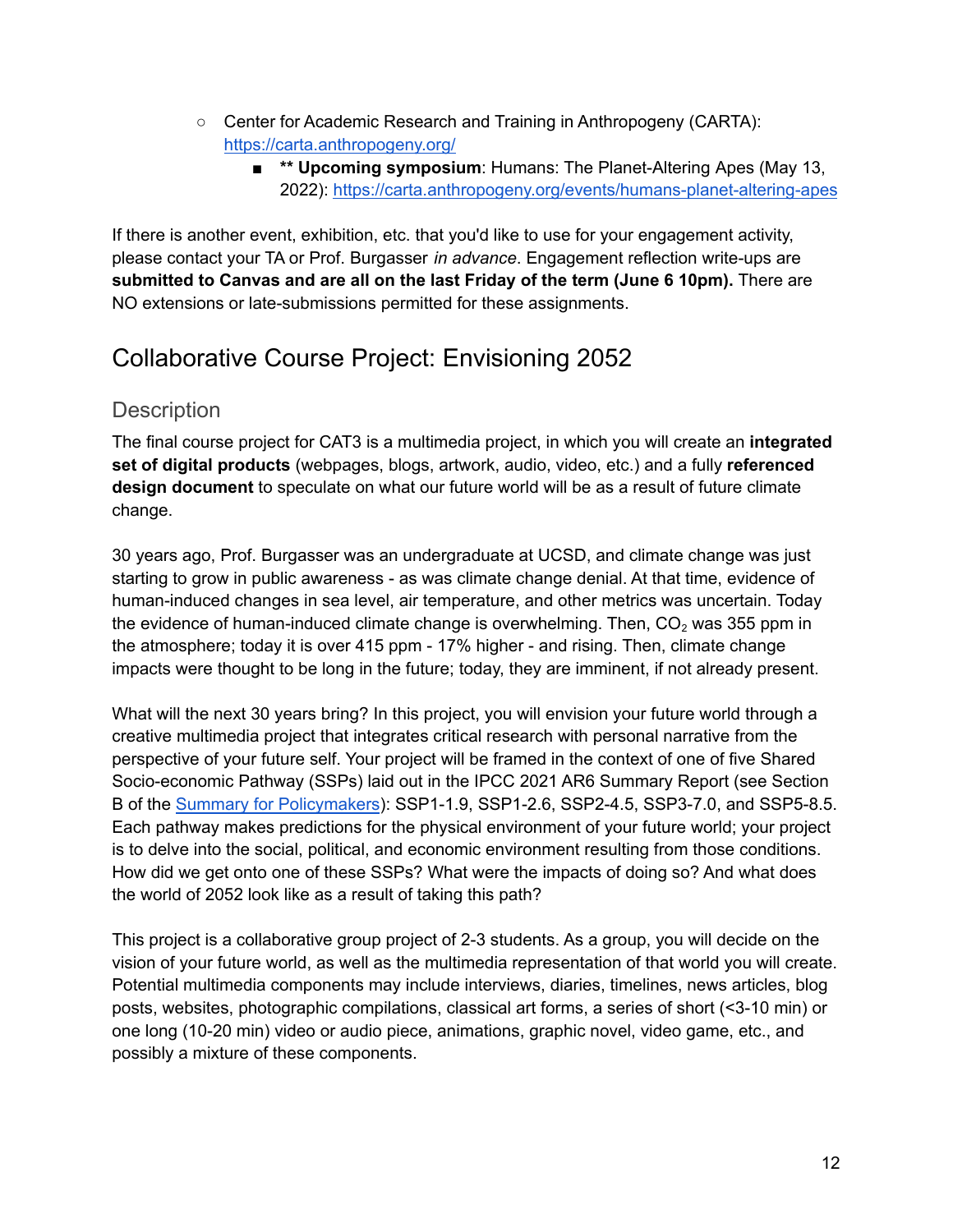The motivation, development, and justification of your project design will be described in a collaborative design document of 1000-1500 words, with draft (due Week 8) and final (due Week 10) versions. In designing your project, you should make significant use of at least eight (8) sources, including at least three (3) primary peer-reviewed sources. These sources will be summarized in a **collaborative literature review document** due Week 7. You will also submit **personal reflection statements** for your draft and final writeups to review your contributions, team efficacy, process, and learning.

### <span id="page-12-0"></span>Project Components

### <span id="page-12-1"></span>Group Formation (Week 3)

In sections, you will form groups of 2-3 and will be randomly assigned one of the SSP scenarios. During Week 3, you should meet with your team members to start to speculate on what your future world looks like and how it got to where it is, as well as what your digital project will entail. Note that your individual annotated bibliographies are also due this week, and may involve some of the sources you will use for your project.

#### <span id="page-12-2"></span>Proposal, Pitch, & Peer Review (Weeks 4 & 5)

During Week 4, you will develop your project proposal, which should include the following elements:

- 1. **Overview**: A vision for your future world, summarizing the physical, social, and cultural environment and a brief history leading to that point;
- 2. **Justification**: Describe how your vision is anchored is in your research;
- 3. **Plan**: Describe the plan to develop and complete your digital product(s), including a timeline and team effort assignments
- 4. **Bibliography** (MLA format) of at least five (5) initial sources for your research, of which at least two (2) must be primary sources

Proposal length is 250-500 words (1-2 pages, double spaced, 12-pt font). Proposals are **due to Canvas on Friday April 22nd at 10pm** (end of Week 4). Each team member should submit the same proposal document.

During Week 5 you will present your proposals in your sections, and provide peer review/peer feedback for the other projects (this will be integrated into your section participation grade). Use the input from your peers and section instructor to revise and adapt your project plan.

#### <span id="page-12-3"></span>Literature Review (Week 6)

The literature review is a short synthesis of your team's research, building off of your individual annotated bibliographies. Unlike the annotated bibliography, the literature review is research narrative, comparing and contrasting the outcomes and merits of the research sources informing your project. The literature review should encompass your project's minimum eight (8)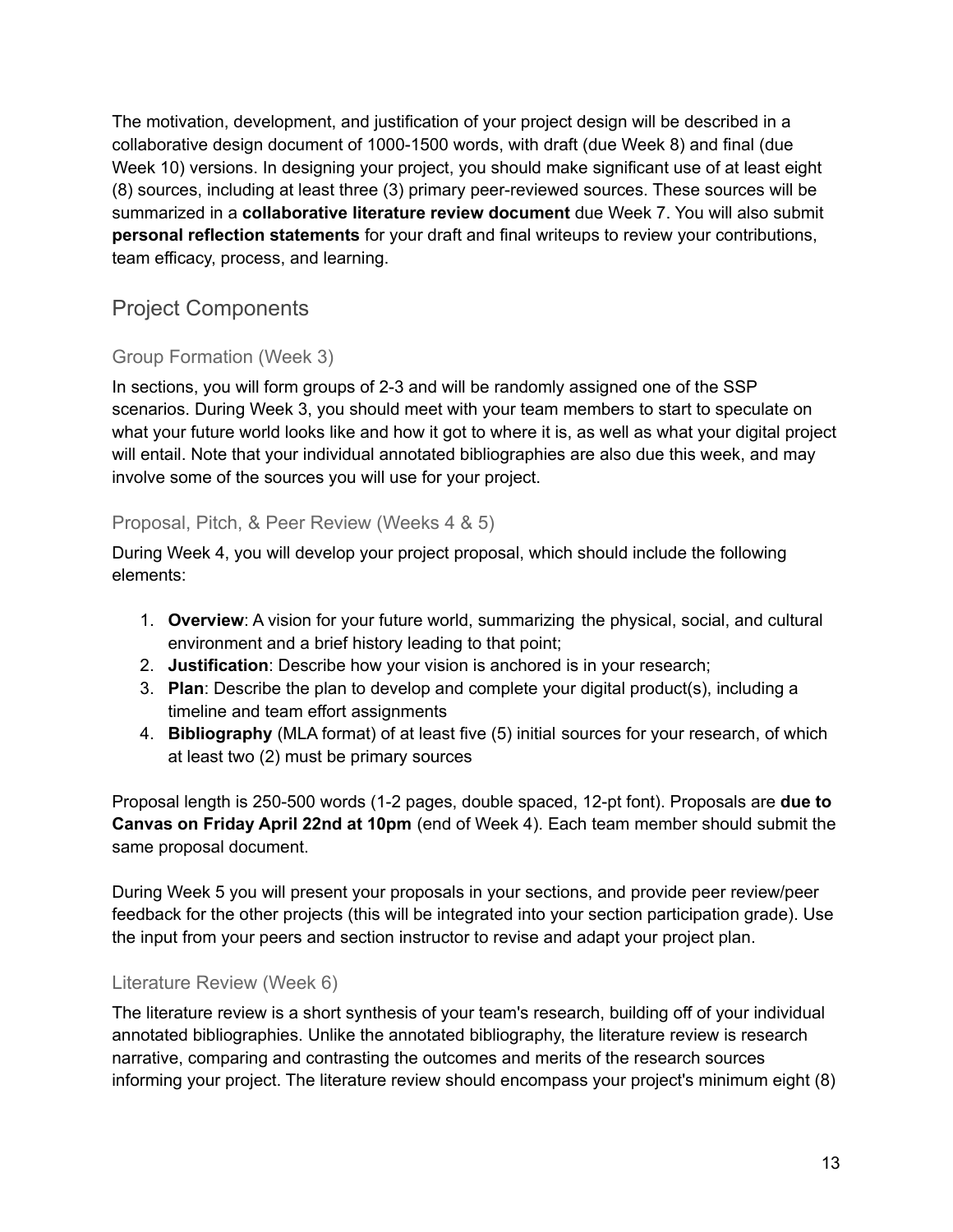significant sources, including at least three (3) primary sources. Elements of the literature review should be incorporated into the project design document.

#### <span id="page-13-0"></span>Project Digital Products and Presentation (Weeks 8-10)

Your project multimedia digital products are **due in draft form on Friday May 20th at 10pm (end of Week 8) and in final form on Friday June 3rd at 10pm (end of Week 10),** and will be submitted to your section's Final Project Google Drive folder. These materials must be original in design and creation.

Possible digital files and permitted formats include:

- video in MP4 or MOV formats, or posted on an open web service (Youtube or Vimeo, NOT TikTok or Instagram)
- audio files in MP3 or posted to an open web service (e.g., SoundCloud)
- images in JPG, GIF, or PNG
- digital documents in PDF, DOC, or DOCX
- webpages must be openly accessible
- NO executable files are permitted (for digital security reasons)

Note that elements from prior assignments, including the Speculative Essay and weekly discussion reflections, can be - and are encouraged to be! - incorporated into your project digital products. Make sure that all materials can be viewed without specialty software and can be viewed/accessed without password access.

During Week 9, your team will present your project in your section and provide/receive peer review, as well as revision notes from your TA on your draft design document. Integrate these into your final version for your project.

#### <span id="page-13-1"></span>Design Document (Draft Week 8, Final Week 10)

Concurrent with your project digital products, your team will submit a collaborative design document that describes the design choices and their motivation for your project. This document should address the following elements:

- **Overview:** Summarize the design choices made in your project, including your vision of the future world and the format of your multimedia products
- **Justification**: Describe how your design choices were motivated or justified by your team's research, with particular attention to how your assigned SSP led to choices on the physical, social, and cultural environment of your world and its historical development
- **Bibliography** (MLA format) of at least eight (8) significant sources for your research, of which at least three (3) must be primary sources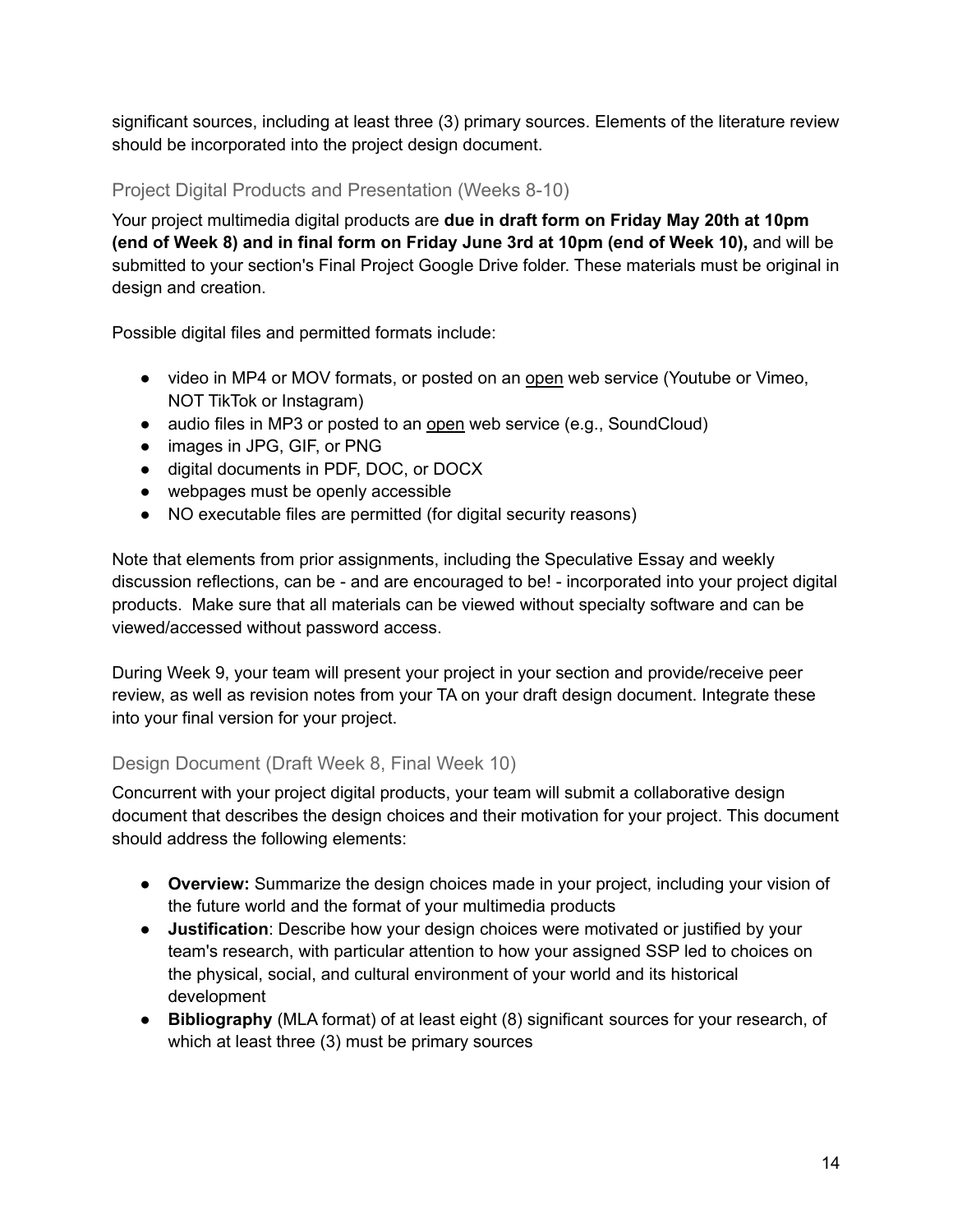Note that elements from prior assignments, including your proposal, annotated bibliography, discussion reflections, can be - and are encouraged to be! - incorporated into your project design document.

The design document length is 1000-1500 words (4-6 pages, double spaced, 12-pt font), and is due in draft form on Friday May 20th at 10pm (end of Week 8) and in final form on Friday **June 3rd at 10pm (end of Week 10),** along with your project digital products. Each team member should submit the same proposal document.

#### <span id="page-14-0"></span>Personal Reflection (Draft Week 8, Final version Finals Week)

Each group member will submit their own write-up reflecting on their contributions to the project and what they learned as a result of the project process. The reflections differ slightly between the Draft and Final versions

For the Draft version:

- What was your contribution to the project?
- How and how well did your team collaborate?
- What did you want to accomplish in the draft?
- What do you believe you did well?
- What do you believe needs more work?
- Any questions you have for your readers

For the Final version:

- What did you change from your draft version?
- How or why did those changes improve your argument?
- What concerns do you still have about this final version?

The personal reflection length is 250-500 words (1-2 pages, double spaced, 12-pt font), and is due **in draft form on Friday May 20th at 10pm (end of Week 8) and in final form on Tuesday June 7th at 11am (end of final exam period).**

### <span id="page-14-1"></span>Project Timeline

| <b>Week</b> | <b>Project Element</b>                                                                      | Deadline             |
|-------------|---------------------------------------------------------------------------------------------|----------------------|
| 3           | Annotated Bibliography (related individual assignment)<br>Team formation and SSP assignment | Friday April 15 10pm |
| 4           | Project Proposal (team)                                                                     | Friday April 22 10pm |
| 5           | Project pitch & peer-review (team/individual)                                               | (in sections)        |
| 6           | Speculative Essay (related individual assignment)                                           | Friday May 6 10pm    |
| 7           | Literature Review (team)                                                                    | Friday May 13 10pm   |
| 8           | Draft project digital products & design document (team)                                     | Friday May 20 10pm   |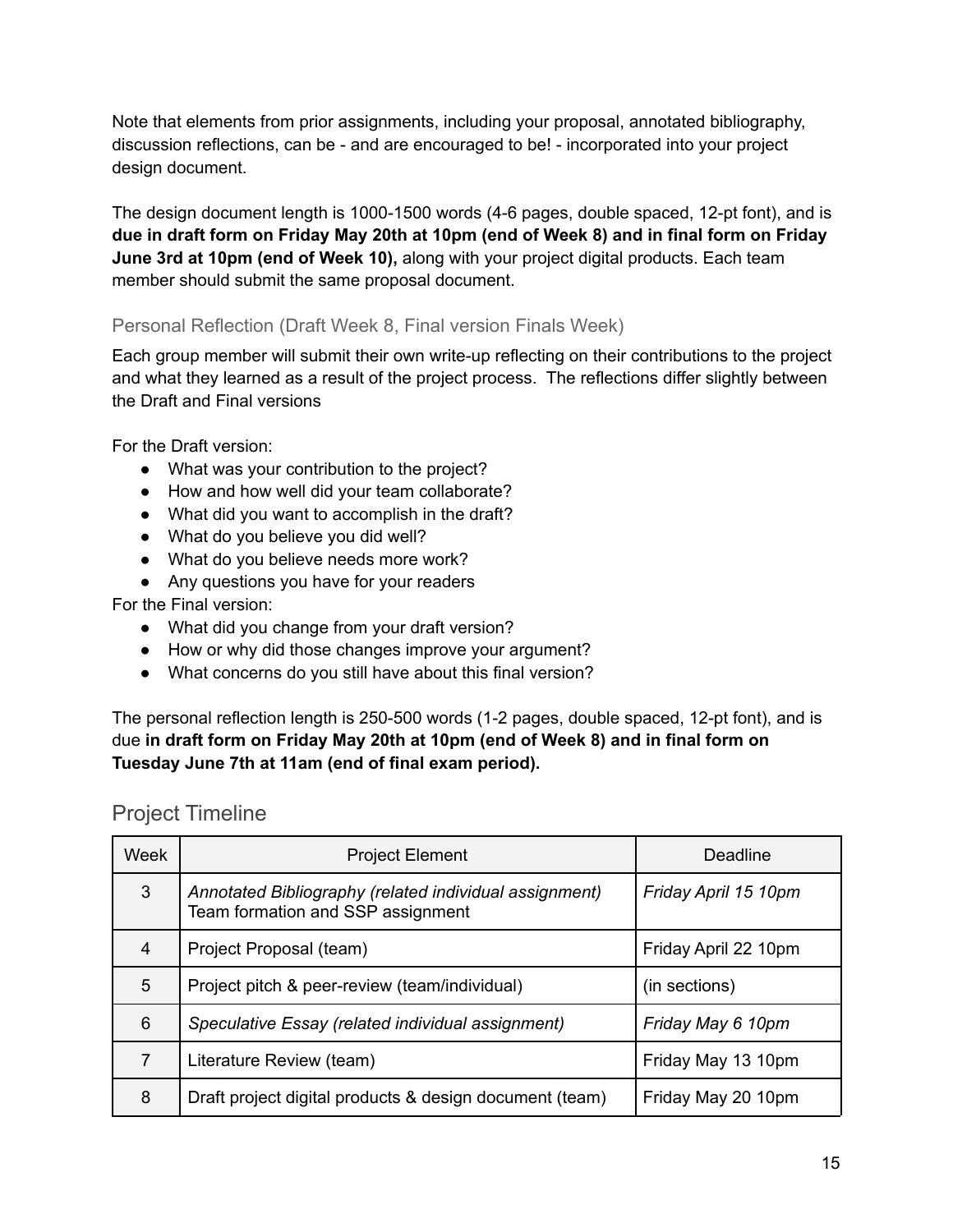|        | Draft reflection statement (individual)                 |                     |
|--------|---------------------------------------------------------|---------------------|
| 9      | Section presentations & peer-review (team/individual)   | (in sections)       |
| 10     | Final project digital products & design document (team) | Friday June 3 10pm  |
| Finals | Final Reflection (individual)                           | Tuesday June 7 11am |

# <span id="page-15-0"></span>Course Policies

## <span id="page-15-1"></span>Course Expectations

In order to have an effective and engaging course, the following expectations are established both for instructors and students. If you believe there should be additional expectations for either group, please let me or the TAs know promptly.

## <span id="page-15-2"></span>Expectation of instructors

- Instructors will be prepared for lecture and discussion sections, and invested in the course material.
- Instructors will be enthusiastic and animated during lecture and discussion sections.
- Instructors will assure that course materials and assignments are posted on the course website in a timely manner, and corrections to materials made promptly and in a transparent manner.
- Instructors will assure that assignments are graded in a timely manner, with no more than one (1) week delay in grades being posted.
- Instructors will respond to emails within 48 hours.
- Instructors will be as invested in your work as you are, and treat your work with honesty and compassion.
- Instructors will treat students and other instructors with dignity and respected, and will not engage in racist, sexist, classist, ablist, homophobic, transphobic, ethnocentric, fat-shaming, faith-shaming, or any other hateful communication.
- Instructors will learn and call students by their names, and ask for corrections to pronunciation.
- Instructors will use correct pronouns and share their own pronouns.
- Instructors will be understanding of the continuing limitations and emergencies that can arise in the current pandemic/remote learning environment, and will work to accommodate related issues in a way that is transparent, fair, and equitable to all students in the course.
- Instructors will be a safe sounding board for ideas, whether related to your assignments or not.
- Instructors will take earnest and constructive feedback about the course seriously.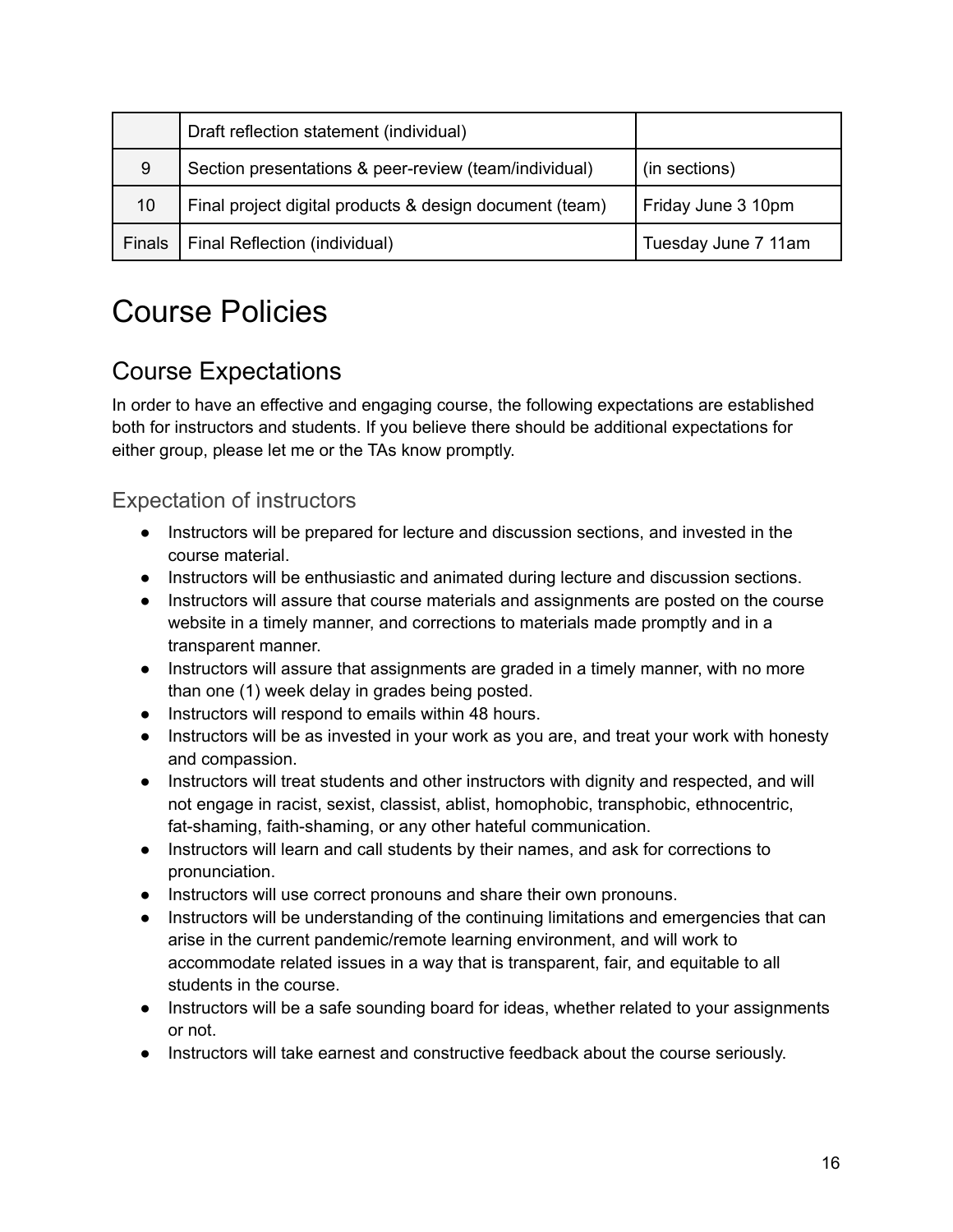## <span id="page-16-0"></span>Expectation of students

- Students will read the syllabus and refer to it throughout the quarter.
- Students will attend lectures, arriving on time, and engage in lecture discussions fully, actively, and with a positive attitude.
- Students will (and are required to) attend discussion sections, arriving on time, and engaging in these fully, actively, and with a positive attitude.
- In cases of Zoom meetings (e.g., office hours), students will participate with their video ON to the best of their ability, as the norm for engaged interaction.
- Students will treat class peers and instructors with dignity and respect, and will not engage in racist, sexist, classist, ablist, homophobic, transphobic, ethnocentric, fat-shaming, faith-shaming, or any other hateful communication.
- Students will take responsibility for their actions and feelings, especially as they manifest within the course and your interactions with peers and instructors.
- Students will own their part of class culture, recognizing the role they play in shaping the course experience
- Students will do the work assigned, both readings and writings, to the best of their ability.
- Students will do and submit their own work following protocols for Academic Integrity (see Academic Integrity policy below).
- Students will offer fellow writers honest, engaged, and constructive critique.
- Students will inform the instructors promptly and respectfully if there are any challenges or concerns with the assignments or teaching methods, or they notice errors or mistakes in the course materials, so we can correct mistakes or address any miscommunication.

## <span id="page-16-1"></span>Class Meeting Attendance and Participation

You create the majority of a class's success. Without the students, there is no class - only readings. Enrolling in a course means that you agree to be a part of a specific community for a specific term. I see attendance--including mine and the TAs--as a gesture of respect to our educational community. The instructors appreciate your respect for the following policies that we see as integral to a successful online course:

### <span id="page-16-2"></span>Lecture

- Lecture attendance is **STRONGLY RECOMMENDED** but not required. Since lecture is where we will be exploring the content of climate change science, culture, art, and technology, and having useful discussions on key aspects, high attendance is necessary for success. **If lecture attendance is persistently low, we may modify the lecture attendance policy to make it mandatory**.
- All lectures will be recorded and available on UCSD podcast.

### <span id="page-16-3"></span>Discussion Section

● Attendance and engaged participation in Discussion Section **IS REQUIRED** for this course, and constitutes 10% of your overall grade. Your work during sections is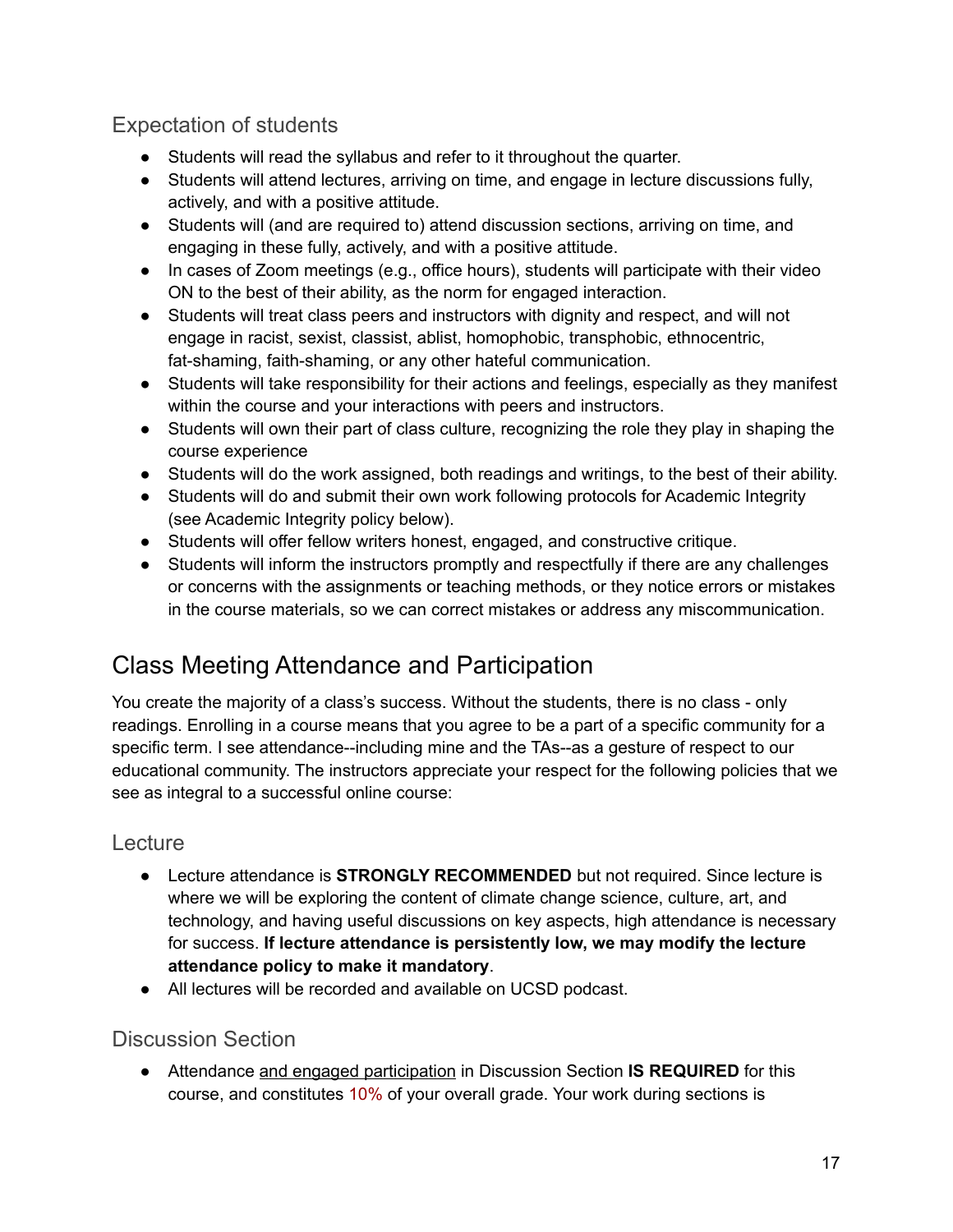important for your development in crafting an analytical argument, addressing alternative points of view, and revising - not simply editing - your writing. Your section is your writing community, of which you are an indispensable part.

- Late arrivals and early departures are more significant to the functioning of sections. Students arriving later than 10 minutes to section (without TA approval) or leaving before the final 10 minutes of section (without TA approval) will be counted as absent.
- In the event of a planned or unexpected absence, please let your TA know as soon as possible, preferably before the absence. Knowing about absences facilitates our ability to support you, particularly when assignments are due.
- While absences will not result in automatic failure, any absence will result in the loss of participation points.

## <span id="page-17-0"></span>Written Assignment Specifications

Your written assignments should adhere to the following conventions:

- Document formatting
	- Double-spaced
	- 12-pt font
	- Left justification
	- 1" margins on all sides
- Document heading
	- Left side:
		- Name of assignment
		- Date of submission
	- Right side
		- Last name(s)
		- Section number and TA last name
- First page should include at top (centered, 14- or 16-pt text):
	- Title
	- $\circ$  Name(s) of the author(s)
	- Section number and TA last name
- Word Count should be included at the end of the document
- Citations and Bibliography (if required)
	- Use MLA format for citations in document and bibliography
	- Include a separate page(s) titled Bibliography listing the full MLA citations

## <span id="page-17-1"></span>Late Assignment Policy

For weekly discussion reflections, annotated bibliography, speculative essay, and all collaborative project components, the following late submission policy will apply to all components, unless an allowable extension has been provided by your Section TA:

● Up to 1 day late: 25% reduction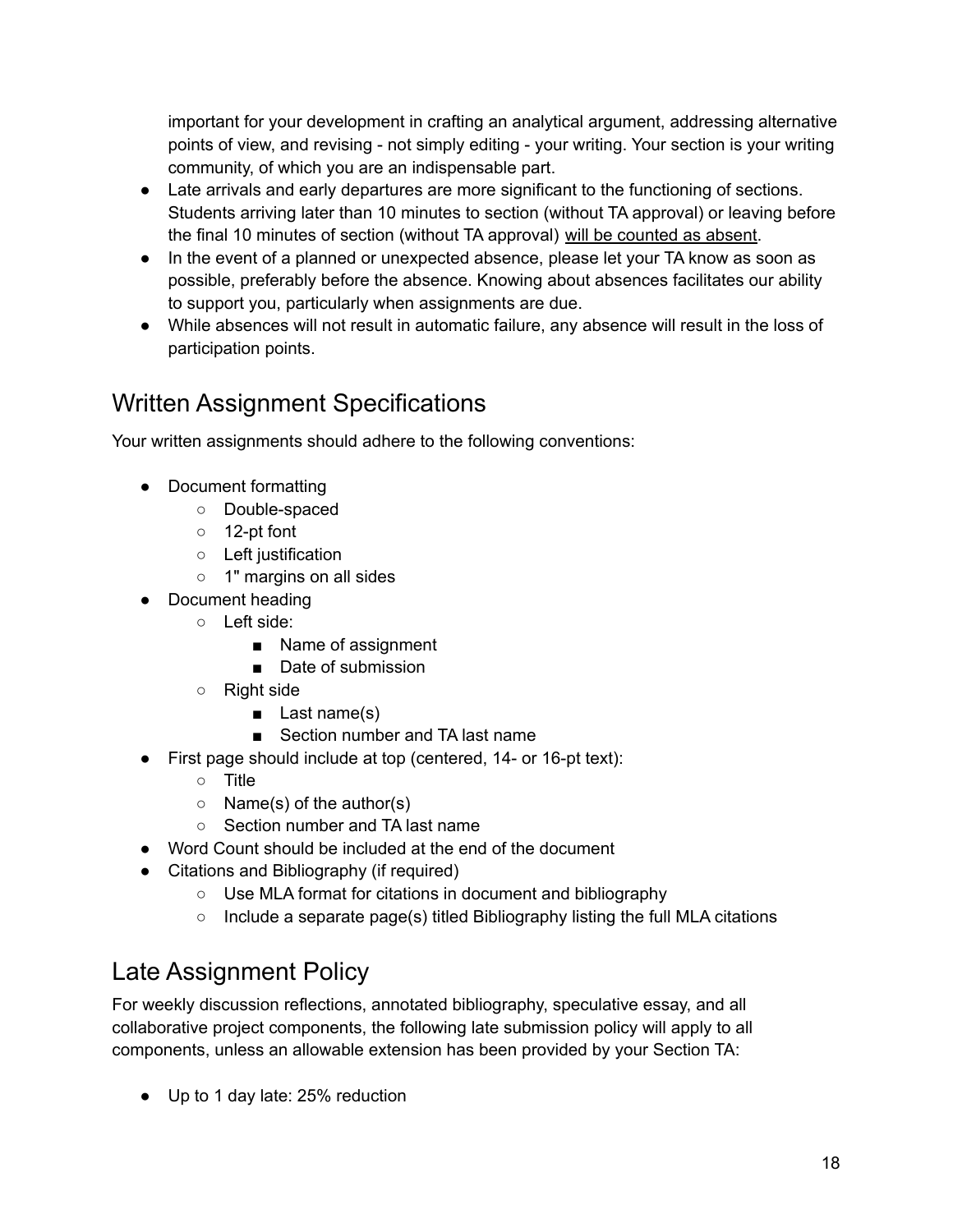- Up to 2 days late: 50% reduction
- More than 2 days late: no credit

Note that if no draft version of the primary written assignment or course reflection is received by 2 days after the deadline, your final assignment grade will be reduced by ⅓ of a letter grade  $(i.e., B \rightarrow B-)$ .

Requests for extensions must be received and approved BEFORE the deadline, unless you have a documented medical emergency.

## <span id="page-18-0"></span>Disability Accommodation

The instructors and staff are understanding and supportive of accommodations for students with mental, psychological, and/or physical disabilities, and will make every effort to provide accommodations within our capacity and as appropriate. The UCSD Office for Students with Disabilities (OSD) is available to work with students to facilitate accommodations due to disabilities. These include adaptive software and technologies, captioning, interpreters, peer notetakers, and exam time/location modifications. Students requesting accommodations must obtain and submit an Authorization for Accommodation (AFA) letter to the CAT3 Course Manager or Prof. Burgasser no later than one (1) week prior to receiving accommodations. For more information, see the OSD website (<http://disabilities.ucsd.edu>).

## <span id="page-18-1"></span>Medical Accommodations

As per University policy, all medical excuses must be accompanied by a signed physician's note. Make-ups will be considered on a case-by-case basis, but due to staffing and technology limitations these are not guaranteed, and alternate accommodations (e.g., grade redistribution) may be necessary. If a serious illness or accident causes you to miss a significant portion of the course, you are strongly encouraged to consult with the Professor Burgasser, the CAT3 Course Manager, or your College Dean to discuss options. Note that Incompletes will be granted only in exceptional cases, and only if a significant fraction of course assignments have already been completed (see the campus policy on incompletes at

<span id="page-18-2"></span>[https://senate.ucsd.edu/Operating-Procedures/Senate-Manual/Regulations/500\)](https://senate.ucsd.edu/Operating-Procedures/Senate-Manual/Regulations/500).

## Equity and Inclusion

UC San Diego considers the diversity of its students, faculty, and staff to be a strength, and critical to its educational mission. It expects every member of the University community to contribute to an inclusive and respectful culture for all in its classrooms, work environments, and campus events. Dimensions of diversity can include sex; race and ethnicity; sexual orientation; gender identity and expression; mental, psychological and physical ability; age; national origin; income and socio-economic class; faith and non-faith perspectives; political ideology; past education; primary language; family status; military experience; learning and communication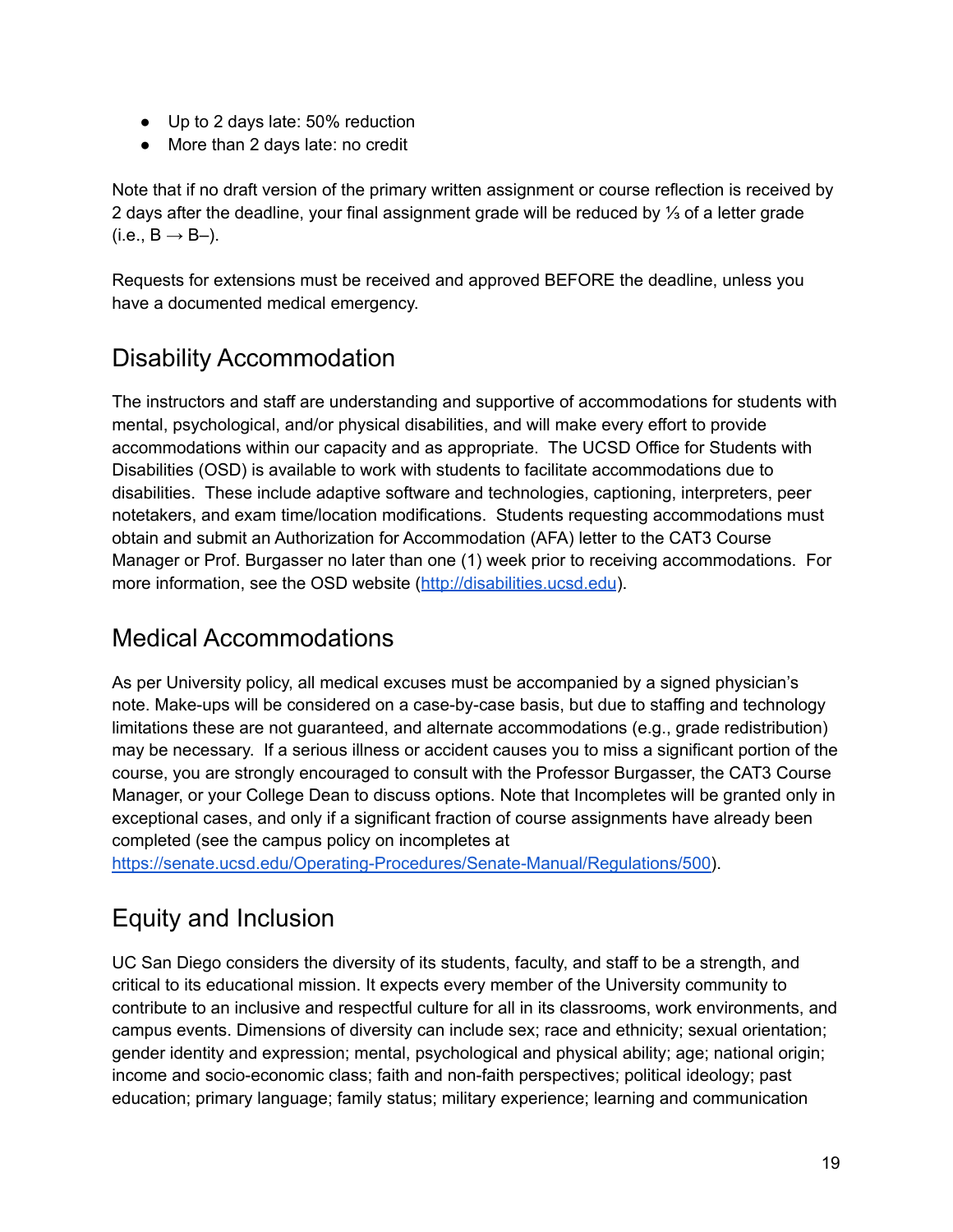style; and others, as well as intersections of these dimensions. These identities, backgrounds, and characteristics are and must be valued in our community. **Discrimination or harassment based on any identity traits will not be tolerated in this course**. Furthermore, Title IX explicitly prohibits sex discrimination, including sexual misconduct, sexual violence, sexual harassment, and retaliation.

**If you experience discrimination or harassment, or witness someone experiencing discrimination or harassment**, you are encouraged to report this to the Office for the Prevention of Harassment & Discrimination (OPHD) at <http://ophd.ucsd.edu/report-bias/index.html>.

**All instructors in this course are designated mandatory reporters, and as such are legally required to report cases of sexual violence**. Confidential resources, advocacy, and information concerning reporting options for sexual misconduct, sexual violence, sexual harassment, and retaliation can be found at the Sexual Assault Resource Center ([https://students.ucsd.edu/sponsor/sarc\)](https://students.ucsd.edu/sponsor/sarc).

#### **Online harassment and cyberbullying will not be tolerated, and any instances of online harassment will be dealt with promptly and the perpetrator(s) immediately reporting to the Academic Integrity Office.**

If there are aspects of the design, instruction, and/or experiences within this course that create barriers to your inclusion, or accurate assessment of your understanding or achievement, please notify the instructor as soon as possible so that we may remedy these issues.

## <span id="page-19-0"></span>Mental Health

During the current pandemic, you may be experiencing a range of issues that can negatively impact your mental health and your learning. These may include physical illness, housing or food insecurity, strained relationships, loss of motivation, depression, anxiety, high levels of stress, alcohol and drug problems, feeling down, interpersonal or sexual violence, or grief. Such feelings can be enhanced when discussing global problems such as climate change.

These concerns or stressful events may lead to diminished academic performance and affect your ability to participate in day-to-day activities. **If there are issues related to coursework that are a source of particular stress or challenge, please speak with me, Prof. Burgasser, so that I am able to support you**. UC San Diego provides a number of resources to all enrolled students, including:

- Counseling and Psychological Services (858-534-3755 | <http://caps.ucsd.edu>)
- Student Health Services (858-534-3300 | <http://studenthealth.ucsd.edu>)
- CARE at the Sexual Assault Resource Center (858-534-5793 | [http://care.ucsd.edu\)](http://care.ucsd.edu)
- The Hub Basic Needs Center (858-246-2632 | [http://basicneeds.ucsd.edu\)](http://basicneeds.ucsd.edu)

#### **We care about you at UC San Diego, and there is always help available.**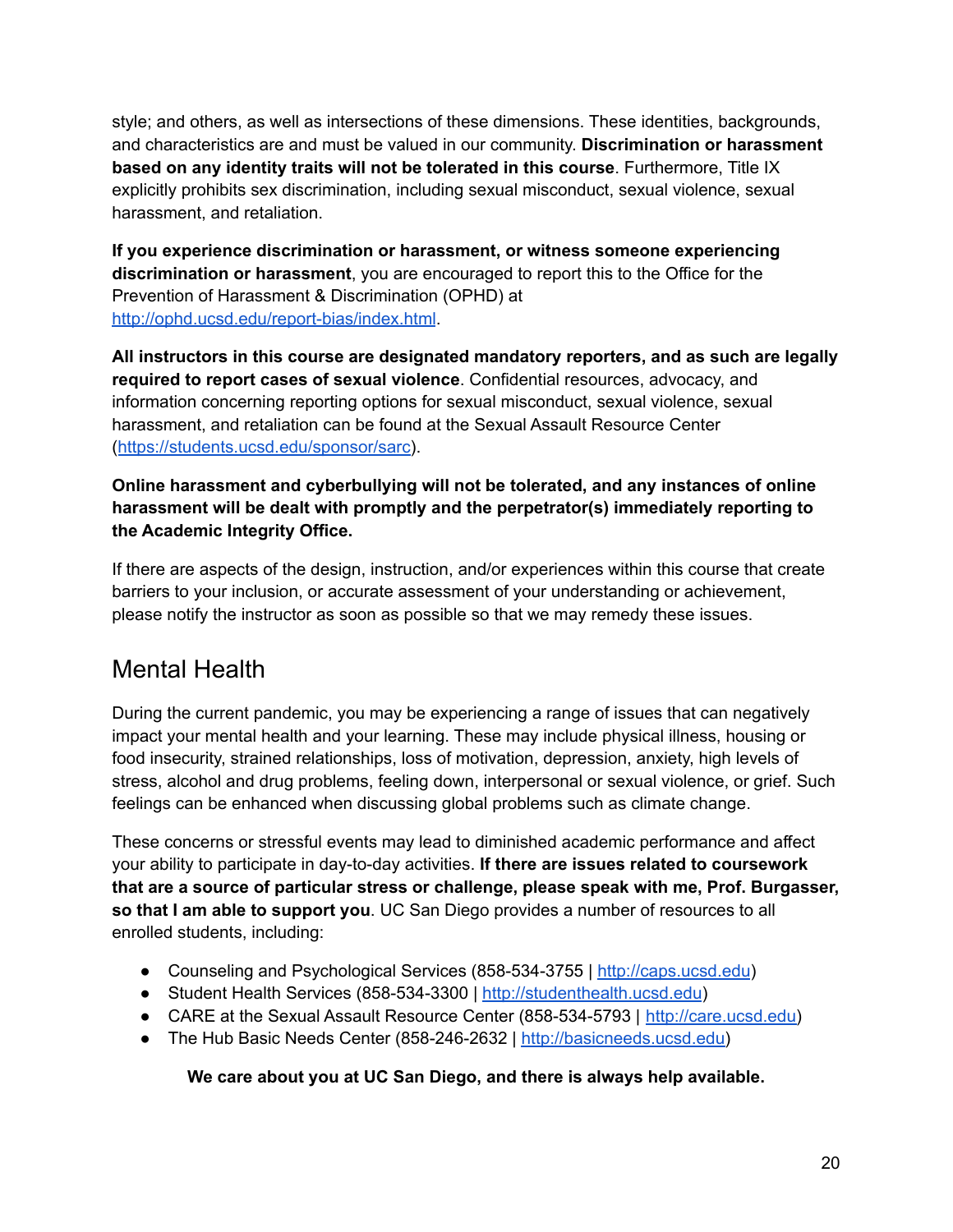## <span id="page-20-0"></span>Academic Integrity

## <span id="page-20-1"></span>Defining Academic Integrity and Misconduct

The remote learning environment over the past 2 years has elevated concerns about academic integrity among instructors and students. In the Spring 2020 quarter alone, over 1000 students were reported for academic integrity violations, many of whom received failing grades and even expulsion from campus.

UCSD has a detailed policy on what constitutes academic integrity and misconduct. Academic misconduct includes, but is not limited to:

- Blatant cheating (e.g., communicating with someone besides the instructors during an exam; reproducing solutions from other students/course materials/external resources; copying or posting questions from online sites such as Google, Chegg, CourseHero, etc.);
- Assisting in others' cheating (e.g., sharing exams or worksheet solutions, doing someone else's assignment for them, etc.);
- Purposely disrupting others' learning (e.g., disrupting lecture or workshop sections, harassing or bullying other students, etc.);
- Misrepresenting yourself or others in order to gain an unfair advantage (e.g., having someone else do your assignment, turning in others' work as your own, falsely claiming illness or internet connection issues); and
- Failing to report instances of cheating that you are aware of (e.g., "everyone does this" will be treated as academic misconduct).

**The Policy on Integrity of Scholarship** ([http://academicintegrity.ucsd.edu\)](http://academicintegrity.ucsd.edu) lists some of the standards by which you are expected to complete your academic work, but your good ethical judgment (and if doubt, asking the instructor for advice) is also expected.

## <span id="page-20-2"></span>**Guidelines**

Here are some tips the Academic Integrity Office provides for *Excelling with Integrity* in these challenging times and even when no one is watching (see [https://academicintegrity.ucsd.edu/take-action/covid-19-students.html\)](https://academicintegrity.ucsd.edu/take-action/covid-19-students.html):

- **Read and follow instructions**: Pay close attention to assignment/exam instructions and follow them exactly. If an action isn't explicitly allowed, assume that by engaging in that action, you would be violating academic integrity.
- **Take the pledge**: Complete and sign the course Academic Integrity Pledge; research has shown that reminding ourselves of our own values/integrity can help reduce temptations.
- **Run your action through these 3 tests:** Before engaging in any action on an assignment or exam, ask yourself:
	- Is what I'm about to do honest, fair, respectful, responsible and trustworthy?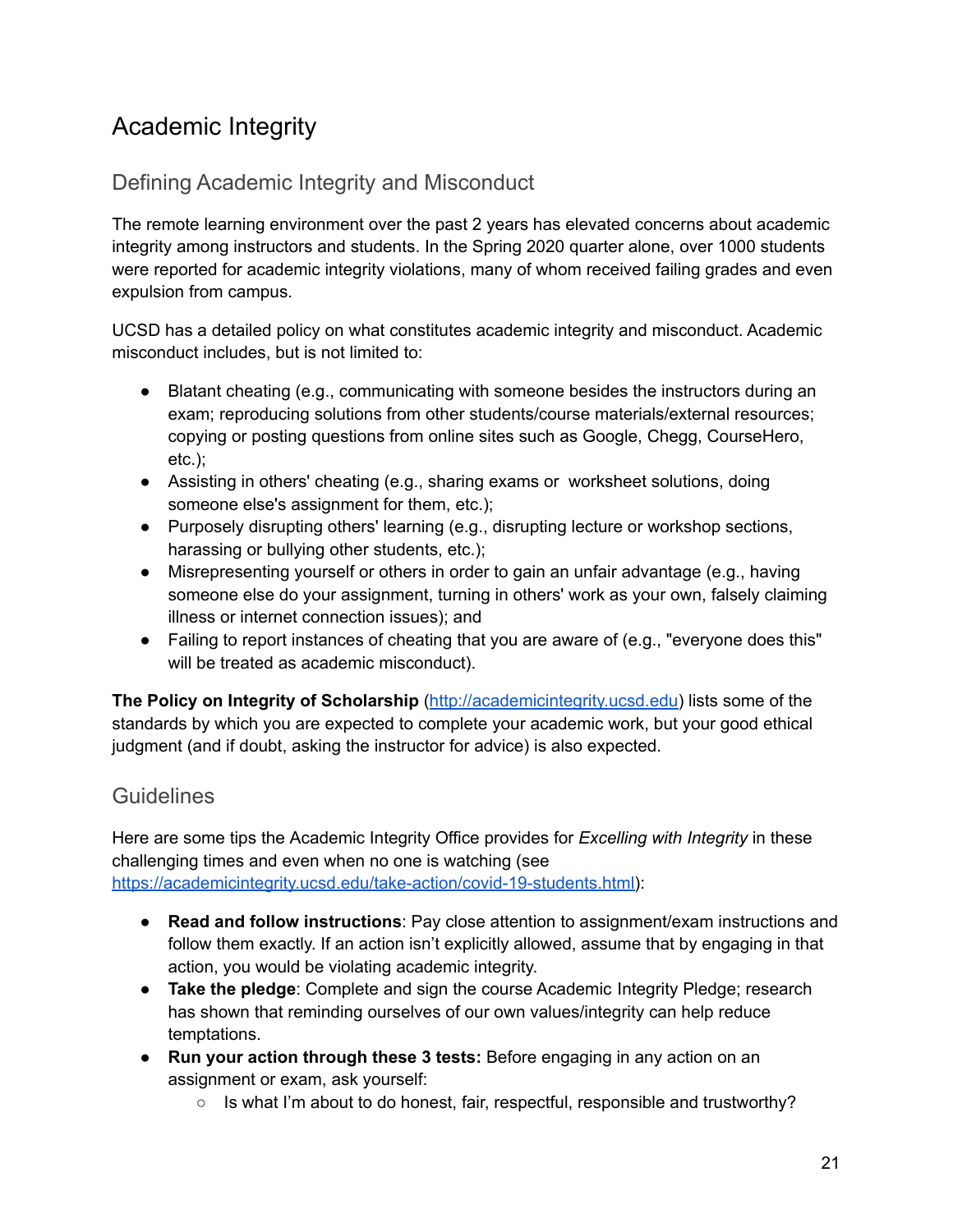- $\circ$  Is what I'm about to do allowed by this specific exam instructions or UC San Diego's academic integrity policy?
- $\circ$  If the professor or my TA were standing right here watching me, would I still do this?

*If the answer is NO to any of these questions, don't do it!*

● **Don't rationalize cheating**: Be aware of human tendencies to "rationalize" behaviors by saying things like "well, everyone else is probably doing it" or "it's okay given the current situation" or "it's not that big of a deal". Those are things we tell ourselves to convince us that it is "okay" to cheat "just this one time".

#### *Remember that, in the long-run, one grade on one assignment or exam is not worth violating your own integrity and risking your academic future. If you are struggling, don't cheat - ask for help!*

### <span id="page-21-0"></span>Actions taken in cases of Academic Misconduct

Any students caught or suspected of academic misconduct will be required to:

- (1) Meet individually with the instructor to explain their actions.
- (2) If you refuse to or cannot meet with the instructor, or the misconduct is especially egregious, your case may be referred directly to the Academic Integrity Office for investigation.
- (3) Depending on the severity of the violation, or evidence of past violations, administrative sanctions may be imposed by the instructor (e.g., loss of points for assignment, loss of credit for all assignments in a given category, or a failing grade) and your college Dean of Student Affairs (including withheld grades or dismissal). Note that failing grades due to academic integrity violations can NOT be removed, and the violation will be noted on your transcript.

Students who assist in, or are complicit with academic misconduct - including failure to report instances of academic misconduct - are also in violation of the Policy and may be subject to the same procedures. You should report cases of cheating directly to the instructor (this can be done anonymously through Piazza) or to the Office of Academic Integrity: [https://academicintegrity.ucsd.edu/take-action/report-cheating](https://academicintegrity.ucsd.edu/take-action/report-cheating/index.html).

# <span id="page-21-1"></span>Detailed Course Schedule

**This schedule is subject to change.** In particular, I may rearrange the reading lists a week in advance to balance source material and expected effort. Please pay attention to weekly announcements by your instructor and TA. Any reading listed should be read before the start of the week, and will be the subject of your pre-lecture check-ins.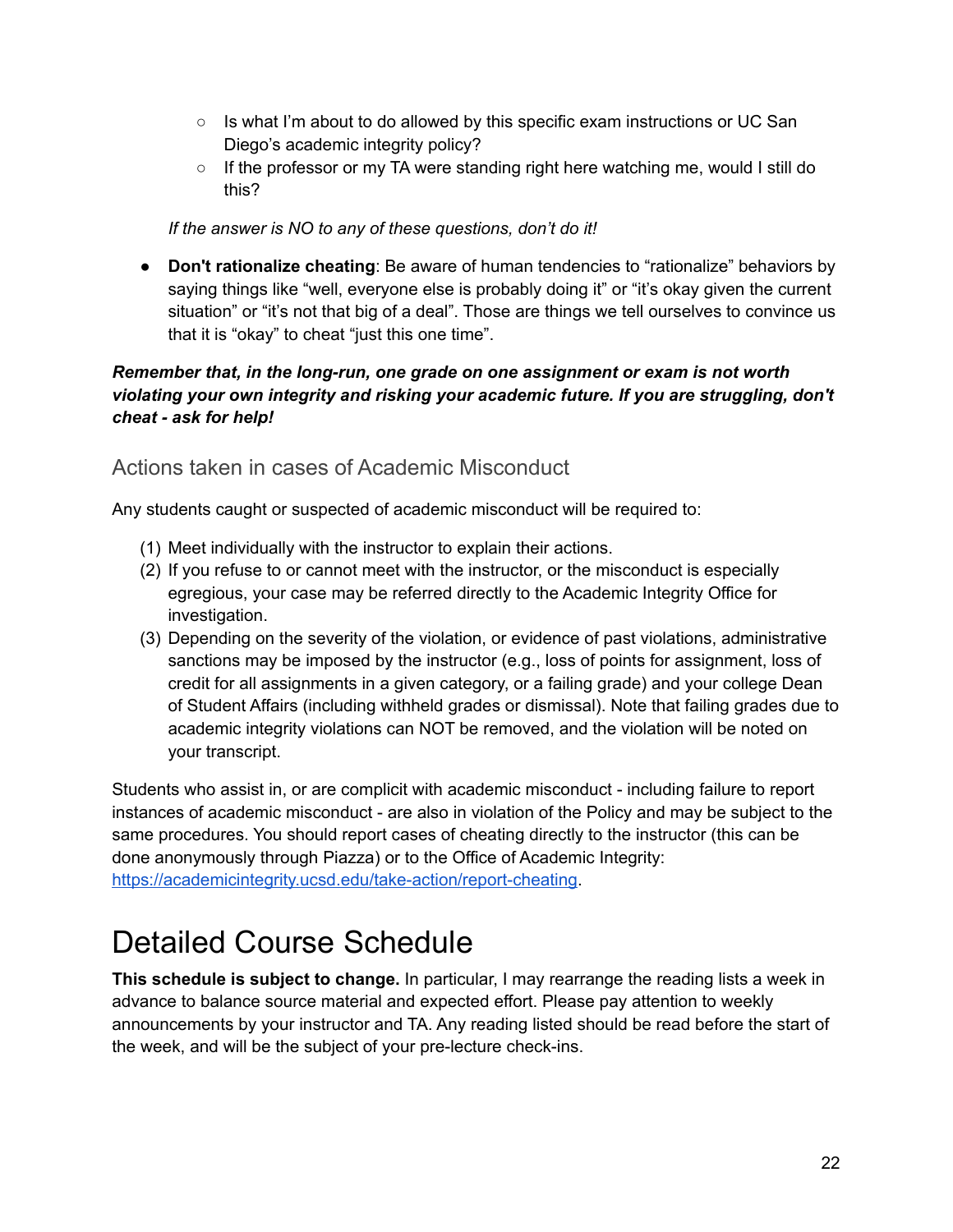## <span id="page-22-0"></span>Week 1: Foundations: What is Climate Change?

In this introductory week, we lay the foundations of the course by evaluating what we mean by "climate change". What is the climate? How is it changing? What do we know about why it is changing? You'll learn a method to efficiently read both scientific literature and policy briefs through categorical reading and structured note-taking.

## <span id="page-22-1"></span>Assigned readings

- Read: the course syllabus: <https://bit.ly/3Jzowma>
- Read: <u>A Few Rules for [Predicting](https://antiableistcomposition.files.wordpress.com/2020/07/octavia_e._butler_a_few_rules_.pdf) the Future</u> (Butler)
- Explore: What is Climate Change? <https://www.un.org/en/climatechange/what-is-climate-change> (webpage, United Nations Climate Action)
- Watch: "The Basics of Climate Change", The Royal Society: <https://www.youtube.com/watch?v=n4e5UPu1co0> (1 min)

### <span id="page-22-2"></span>Additional readings

● IPCC AR6 Climate Change 2022 Physical Science Basis Report Video (5 Nov 2021) <https://www.youtube.com/watch?v=e7xW1MfXjLA>

### <span id="page-22-3"></span>Weekly assignments

- Weekly pre-lecture checkin (**Thursday 9:30am**)
- Weekly discussion prompt (Thursday 10pm)
- Academic Integrity Pledge (Friday 10pm)

## <span id="page-22-4"></span>Week 2: The Science of Climate Change

This week we delve into the science behind climate change. Topics include energy, heat, and radiation; the greenhouse effect; biological influence on climate; and other topics. We'll see why the Earth's climate changes, and what we can expect for our future climate based on our best models. In sections you'll be discussing different types of sources (primary, secondary, synthesis) and learning about annotated bibliographies in preparation of our first major assignment due next week.

## <span id="page-22-5"></span>Assigned readings

- Read: IPCC AR6 Climate Change 2021: The Physical Science Basis (Summary for Policymakers): [https://www.ipcc.ch/report/ar6/wg1/downloads/report/IPCC\\_AR6\\_WGI\\_SPM\\_final.pdf](https://www.ipcc.ch/report/ar6/wg1/downloads/report/IPCC_AR6_WGI_SPM_final.pdf)
- Read: Theses on the [Philosophy](https://seansturm.files.wordpress.com/2012/06/benjamin-theses-on-the-philosophy-of-history.pdf) of History (Benjamin)
- Read: Ellen Bass, "The Big Picture" in All We Can Save (Johnson & Wilkinson 2020)
- Watch: "The Last Time the Globe Warmed" (PBS EONS, 4 December 2017) <https://www.youtube.com/watch?v=ldLBoErAhz4> (11 min)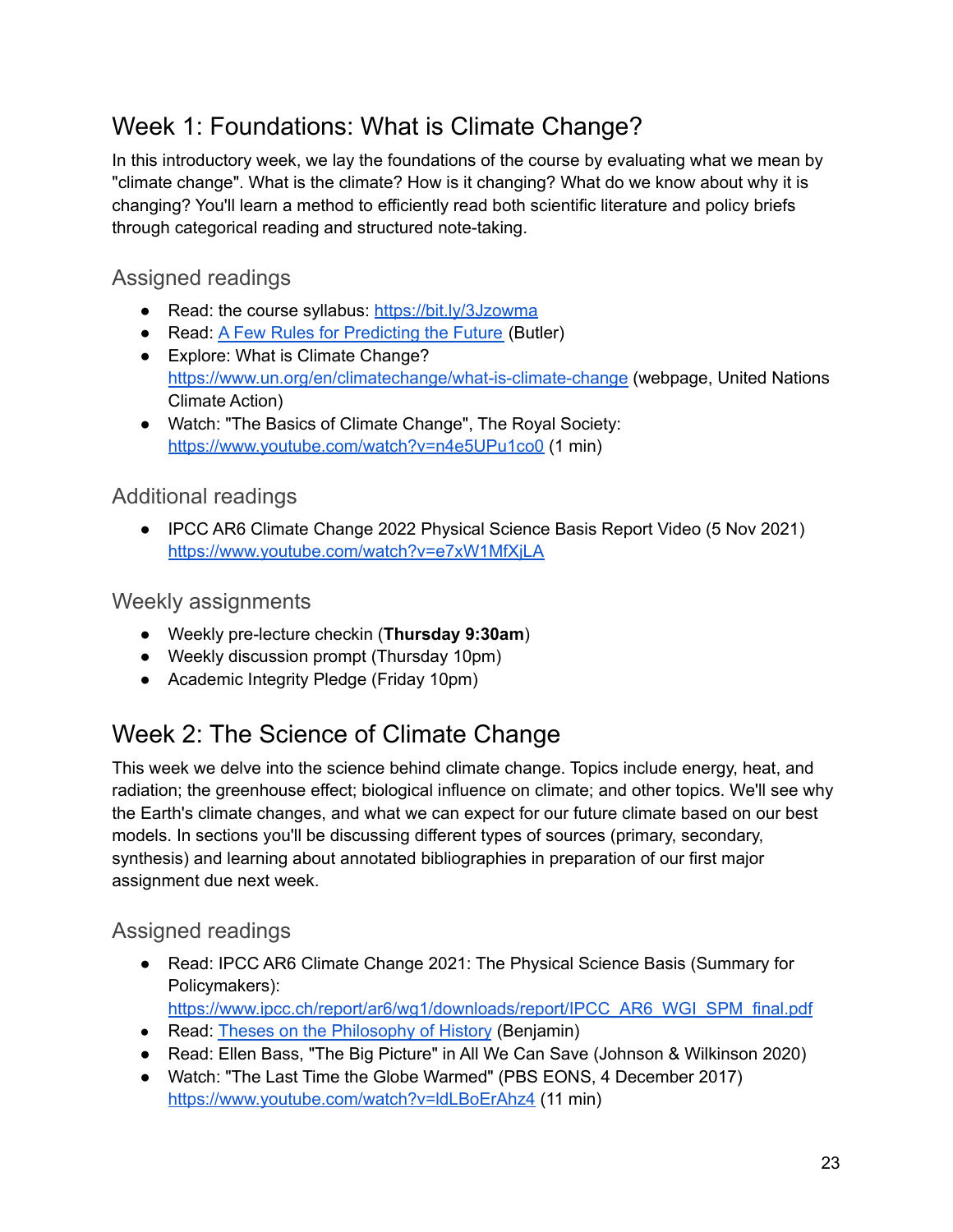### <span id="page-23-0"></span>Weekly assignments

- Weekly pre-lecture checkin (Tuesday 9:30am)
- Weekly discussion prompt (Thursday 10pm)

## <span id="page-23-1"></span>Week 3: Welcome to the Anthropocene

The impacts of human-induced climate change, ranging from rising and acidifying seas to mass extinctions, have motivated some scientists to call the current geological epoch the Anthropocene. What are the roots of this change? We'll evaluate in detail how (and how we know) human activities have led to the current climate crises, touching on topics such technological development, population growth, energy growth, capitalism, and globalization; and evaluate what the impacts of these activities have been on social structures, public health, and economies. We'll also look at the psychological impacts of climate change, including the rise of climate change distress or ecoanxiety and its expression in the arts and media.

### <span id="page-23-2"></span>Assigned readings:

- Read: "Mothering in the Age of Extinction" All We Can Save:, Amy Westervelt, pp 248-253
- Read: "The Uninhabitable Earth", David Wallace-Wells, New York Magazine, 10 July 2017:

<https://nymag.com/intelligencer/2017/07/climate-change-earth-too-hot-for-humans.html>

- Primary source: "Defining the Anthropocene", Lewis & Maslin, 2015, Nature 519, 171 <https://www.nature.com/articles/nature14258>
- Coping with Climate Change Distress, Australian Psychological Society, [https://www.psychology.org.au/getmedia/cf076d33-4470-415d-8acc-75f375adf2f3/coping](https://www.psychology.org.au/getmedia/cf076d33-4470-415d-8acc-75f375adf2f3/coping_with_climate_change.pdf.pdf) with climate change.pdf.pdf
- Watch: "What Will Our Planet Look Like in 100 Years?", The Atlantic, 27 August 2015, 3 min: <https://www.youtube.com/watch?v=KFB-wTF9pSc> (3 min)
- Watch: "Last Days at Paradise High", Emily Thoms & Derek Knowles, New Yorker documentary, 26 August 2020 (23 min) [https://www.newyorker.com/culture/the-new-yorker-documentary/the-ongoing-trauma-of](https://www.newyorker.com/culture/the-new-yorker-documentary/the-ongoing-trauma-of-californias-wildfires-in-last-days-at-paradise-high)[californias-wildfires-in-last-days-at-paradise-high](https://www.newyorker.com/culture/the-new-yorker-documentary/the-ongoing-trauma-of-californias-wildfires-in-last-days-at-paradise-high)

### <span id="page-23-3"></span>Weekly assignments

- Weekly pre-lecture checkin (Tuesday 9:30am)
- Weekly discussion prompt (Thursday 10pm)
- **● Annotated Bibliography (Friday 10pm)**

## <span id="page-23-4"></span>Week 4: Climate Justice

For many people, climate change is a "theoretical" concept as it has so far had minimal effect on affluent people (including most Americans). However, the current impacts of the climate crisis have had a measurable and disproportionate impact on underdeveloped countries and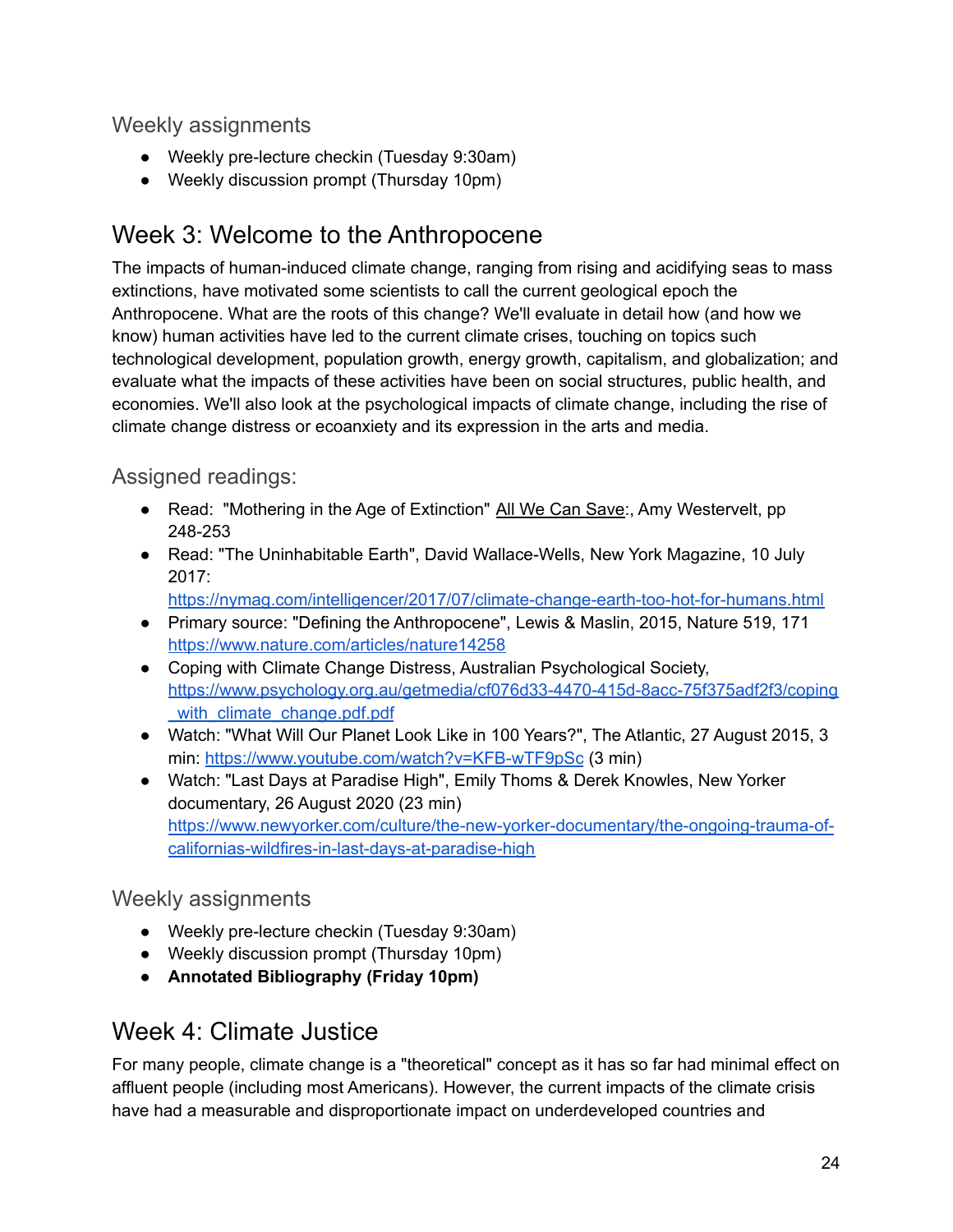marginalized communities around the globe. We'll interrogate the differential impact of climate change, collectively characterized as climate justice, with focus on frontline/fenceline communities in the US, at-risk populations across the world, and the legacy of colonialism now manifested as climate racism.

## <span id="page-24-0"></span>Assigned readings

- Read: All We Can Save: "At the Intersections", Jacqui Patterson, pp 193-201
- Watch: "The Link Between Climate Change, Health, & Poverty" (Cheryl Holder, TEDMED Talk, March 2020, 12 min): [https://www.ted.com/talks/cheryl\\_holder\\_the\\_link\\_between\\_climate\\_change\\_health\\_and](https://www.ted.com/talks/cheryl_holder_the_link_between_climate_change_health_and_poverty) [\\_poverty](https://www.ted.com/talks/cheryl_holder_the_link_between_climate_change_health_and_poverty)
- Read: This Is Inequity at the Boiling Point (New York Times, Somini Sengupta 2020) [https://www.nytimes.com/interactive/2020/08/06/climate/climate-change-inequality-heat.h](https://www.nytimes.com/interactive/2020/08/06/climate/climate-change-inequality-heat.html?referringSource=articleShare) [tml?referringSource=articleShare](https://www.nytimes.com/interactive/2020/08/06/climate/climate-change-inequality-heat.html?referringSource=articleShare)
- Explore: Mapping Inequality Redlining in New Deal America (Local Initiatives Support Corporation of San Diego, 9 September 2020): <https://www.flipsnack.com/liscsandiego/mapping-inequality-san-diego-1.html>
- Explore: Principles of Climate Justice, Mary Robinson Foundation <https://www.mrfcj.org/principles-of-climate-justice/> [PDF version: [https://www.mrfcj.org/pdf/Principles-of-Climate-Justice.pdf\]](https://www.mrfcj.org/pdf/Principles-of-Climate-Justice.pdf)
- For Discussion Section: They Say I Say Chp 29 (second half on "Topic Proposals")

### <span id="page-24-1"></span>Weekly assignments

- Weekly pre-lecture checkin (Tuesday 9:30am)
- Weekly discussion prompt (Thursday 10pm)
- **● Collaborative Project Proposal (Friday 10pm)**

## <span id="page-24-2"></span>Week 5: The Wizard & The Prophet

As we seek to find solutions to the climate crisis, a fundamental question arises: Do we need to radically change our society to address the solution? Or will we find a technological way out? The tension in the decision to step forward or step back has happened in several times in history, most notably in addressing what looked to be certain wide-spread famine in the 1950s and 1960s. We'll examine this event through the lens of the current climate crisis, and ask whether we need to stop or accelerate - or both?

## <span id="page-24-3"></span>Assigned readings

- \*\* = part of weekly pre-lecture quiz
	- \*\* Read: Can Planet Earth Feed 10 Billion People? Humanity has 30 years to find out (The Atlantic, Charles Mann, 2018) [https://www.theatlantic.com/magazine/archive/2018/03/charles-mann-can-planet-earth-fe](https://www.theatlantic.com/magazine/archive/2018/03/charles-mann-can-planet-earth-feed-10-billion-people/550928/) [ed-10-billion-people/550928/](https://www.theatlantic.com/magazine/archive/2018/03/charles-mann-can-planet-earth-feed-10-billion-people/550928/)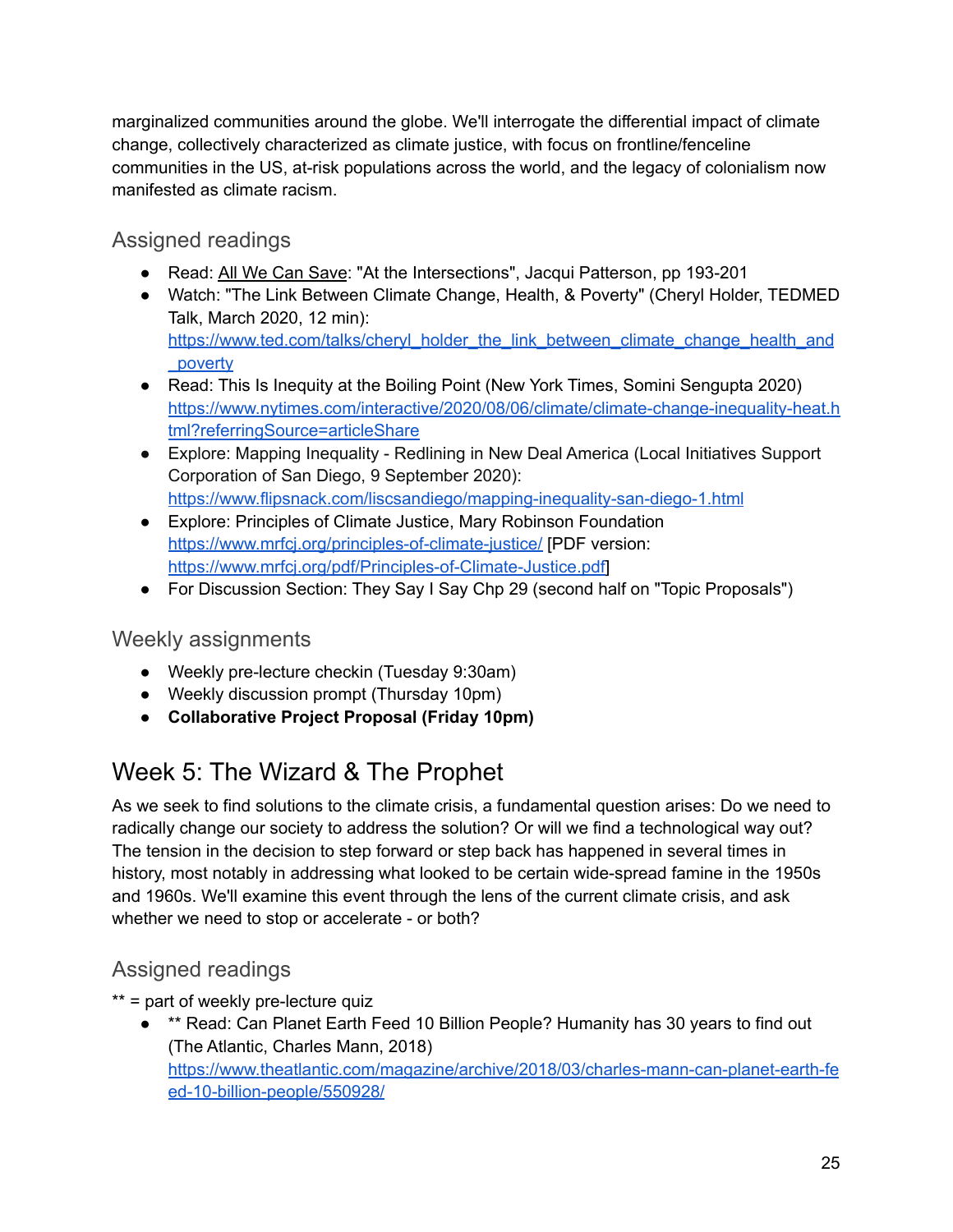- Read: "MIT Predicted in 1972 That Society Will Collapse This Century. New Research Shows We're on Schedule." Nafeez Ahmed, Vice.com, 14 July 2021: [https://www.vice.com/en/article/z3xw3x/new-research-vindicates-1972-mit-prediction-that](https://www.vice.com/en/article/z3xw3x/new-research-vindicates-1972-mit-prediction-that-society-will-collapse-soon) [-society-will-collapse-soon](https://www.vice.com/en/article/z3xw3x/new-research-vindicates-1972-mit-prediction-that-society-will-collapse-soon)
- Read: "'OK Doomer' and the Climate Advocates Who Say It's Not Too Late" Cara Buckley, New York Times, 22 March 2022: <https://www.nytimes.com/2022/03/22/climate/climate-change-ok-doomer.html>
- \*\* Read: "Is it wrong to be hopeful about climate change?" (Diego Arguedas Ortiz, BBC Futures, 9 January 2020): [https://www.bbc.com/future/article/20200109-is-it-wrong-to-be-hopeful-about-climate-cha](https://www.bbc.com/future/article/20200109-is-it-wrong-to-be-hopeful-about-climate-change) [nge](https://www.bbc.com/future/article/20200109-is-it-wrong-to-be-hopeful-about-climate-change)
- Read: "Scylla and Charybdis: Beyond climate denial and despair" (Lawrence Weschler, The Atlantic, 15 October 2020): [https://www.theatlantic.com/science/archive/2020/10/lawrence-weschler-beyond-climate](https://www.theatlantic.com/science/archive/2020/10/lawrence-weschler-beyond-climate-denial-and-despair/616698/)[denial-and-despair/616698/](https://www.theatlantic.com/science/archive/2020/10/lawrence-weschler-beyond-climate-denial-and-despair/616698/)

### <span id="page-25-0"></span>Weekly assignments

- Weekly pre-lecture checkin (Tuesday 9:30am)
- Weekly discussion prompt (Thursday 10pm)

## <span id="page-25-1"></span>Week 6: I Just Don't Believe It: Climate Change Denial

Despite overwhelming evidence and scientific consensus, climate change remains a controversial political issue. In this week, we'll examine the underpinnings of climate denialism, including the heuristics and cognitive biases that keep people skeptical, and the strategies of past campaigns, encapsulated in the tobacco industry playbook, that have halted progress on climate change and other social issues for over 70 years.

### <span id="page-25-2"></span>Reference for lecture:

- Review: Global Warming & Climate Change Myths, Skeptical Science, <https://skepticalscience.com/argument.php>
- Review: Climate Change in the American Mind: December 2020 (Leiserowitz et al. 2021, New Haven, CT: Yale Program on Climate Change Communication) [https://climatecommunication.yale.edu/publications/climate-change-in-the-american-min](https://climatecommunication.yale.edu/publications/climate-change-in-the-american-mind-december-2020/) [d-december-2020/](https://climatecommunication.yale.edu/publications/climate-change-in-the-american-mind-december-2020/) (23 pp main text, 1 pp executive summary)
- Read: "Will the "Tobacco Strategy" Work Against Big Oil?" (Lincoln Caplan, The New Yorker, 17 November 2015): [https://www.newyorker.com/news/news-desk/will-the-tobacco-strategy-work-against-big](https://www.newyorker.com/news/news-desk/will-the-tobacco-strategy-work-against-big-oil) $oil$  (5 pp)
- Listen: "The Birth of Climate Change Denial" (Only Human Podcast, 17 May 2017; 40 min):

<https://www.wnycstudios.org/podcasts/onlyhuman/episodes/birth-climate-change-denial>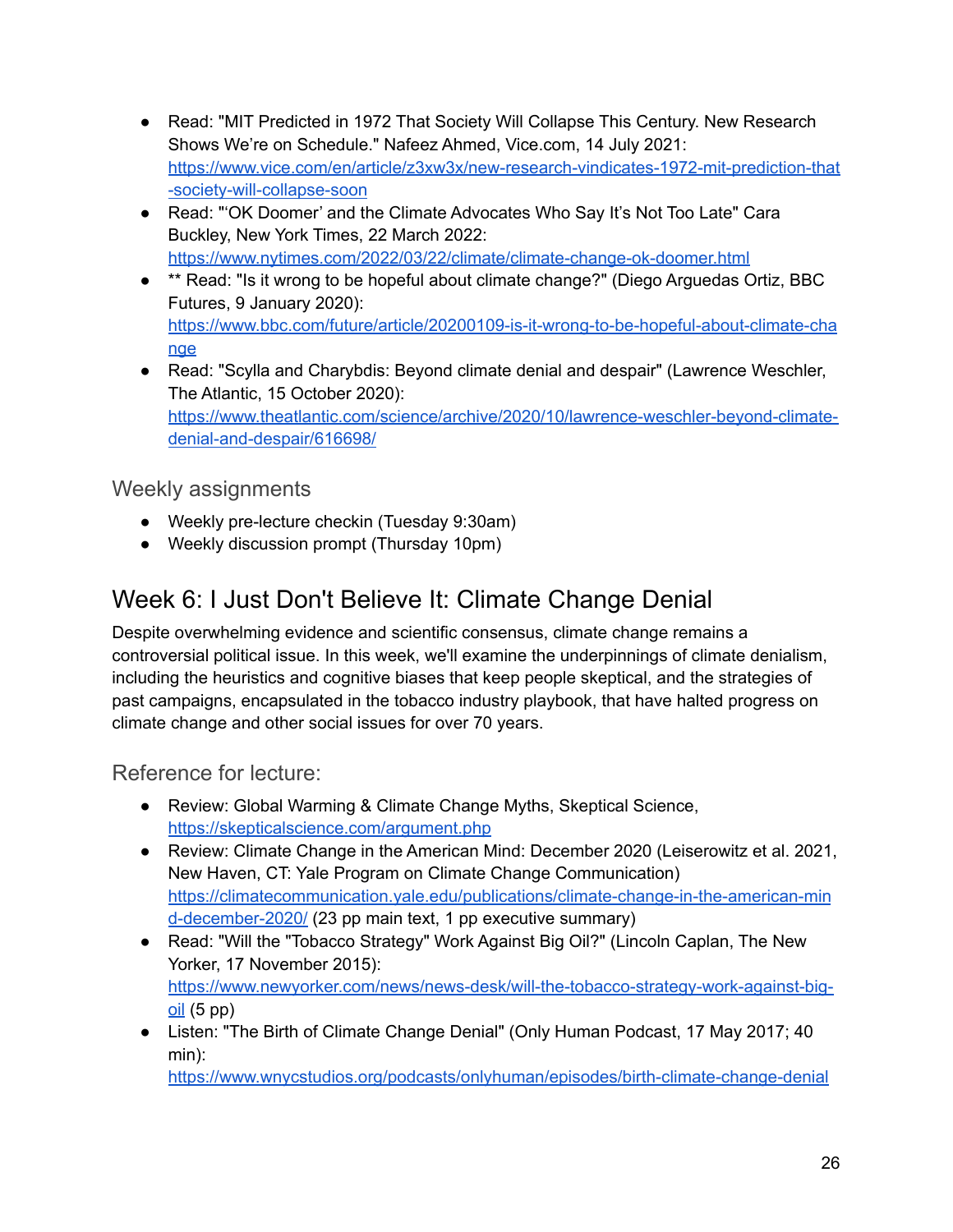● Watch: "13 Misconceptions About Global Warming" (Veritasium, 2014): <https://www.youtube.com/watch?v=OWXoRSIxyIU> (7 min)

<span id="page-26-0"></span>Weekly assignments

- Weekly pre-lecture checkin (Tuesday 9:30am)
- Weekly discussion prompt (Thursday 10pm)
- Speculative Essay (Friday 10pm)

## <span id="page-26-1"></span>Week 7: Climate Activism

Time to get active! Ecology movements of the 1960s, inspired by Rachel Carson's Silent Spring, made major strides to address environmental issues over the past 50 years, from pollution to pesticide. How do we harness the work of the past and the energy of the current generation to move toward activism? We'll discuss what we can do individually and collectively, the power of current youth-led movements, and strategies for talking climate change with skeptics.

### <span id="page-26-2"></span>Assigned readings:

- All We Can Save: "Collards Are Just as Good as Kale", Heather McTeer Toney (pp 74-82)
- Report on the UCSD Senate Task Force on the Climate Crisis, 11 August 2020: [https://senate.ucsd.edu/current-affairs/reports-recommendations/report-of-the-senate-tas](https://senate.ucsd.edu/current-affairs/reports-recommendations/report-of-the-senate-task-force-on-the-climate-crises/) [k-force-on-the-climate-crises/](https://senate.ucsd.edu/current-affairs/reports-recommendations/report-of-the-senate-task-force-on-the-climate-crises/)
- Why young climate activists have captured the world's attention (Nature, Emma Marris, 18 September 2019) <https://www.nature.com/articles/d41586-019-02696-0>
- The Optimistic Activists for a Green New Deal: Inside the Youth-Led Singing Sunrise Movement (The New Yorker, Emily Witt, December 2018) [https://www.newyorker.com/news/news-desk/the-optimistic-activists-for-a-green-new-dea](https://www.newyorker.com/news/news-desk/the-optimistic-activists-for-a-green-new-deal-inside-the-youth-led-singing-sunrise-movement) [l-inside-the-youth-led-singing-sunrise-movement](https://www.newyorker.com/news/news-desk/the-optimistic-activists-for-a-green-new-deal-inside-the-youth-led-singing-sunrise-movement)
- Watch: This is the Deal: Building a Green New Deal at UCSD (Green New Deal at UCSD, 16 October 2020, 20 min): <https://www.youtube.com/watch?v=s8f5Kjdnz1o>
- Video: "The River Is Me" (David Fried, The Atlantic, 22 April 2019): [https://www.youtube.com/watch?v=YQZxRSzxhLI&list=PLDamP-pfOskNg5WjzmcTVTz](https://www.youtube.com/watch?v=YQZxRSzxhLI&list=PLDamP-pfOskNg5WjzmcTVTzMzmk5ArGJd&index=7) [Mzmk5ArGJd&index=7](https://www.youtube.com/watch?v=YQZxRSzxhLI&list=PLDamP-pfOskNg5WjzmcTVTzMzmk5ArGJd&index=7)
- Report on the UCSD Senate Task Force on the Climate Crisis, 11 August 2020: [https://senate.ucsd.edu/current-affairs/reports-recommendations/report-of-the-senate-tas](https://senate.ucsd.edu/current-affairs/reports-recommendations/report-of-the-senate-task-force-on-the-climate-crises/) [k-force-on-the-climate-crises/](https://senate.ucsd.edu/current-affairs/reports-recommendations/report-of-the-senate-task-force-on-the-climate-crises/)

<span id="page-26-3"></span>Weekly assignments

- Weekly pre-lecture checkin (Tuesday 9:30am)
- Weekly discussion prompt (Thursday 10pm)
- Literature Review (Friday 10pm)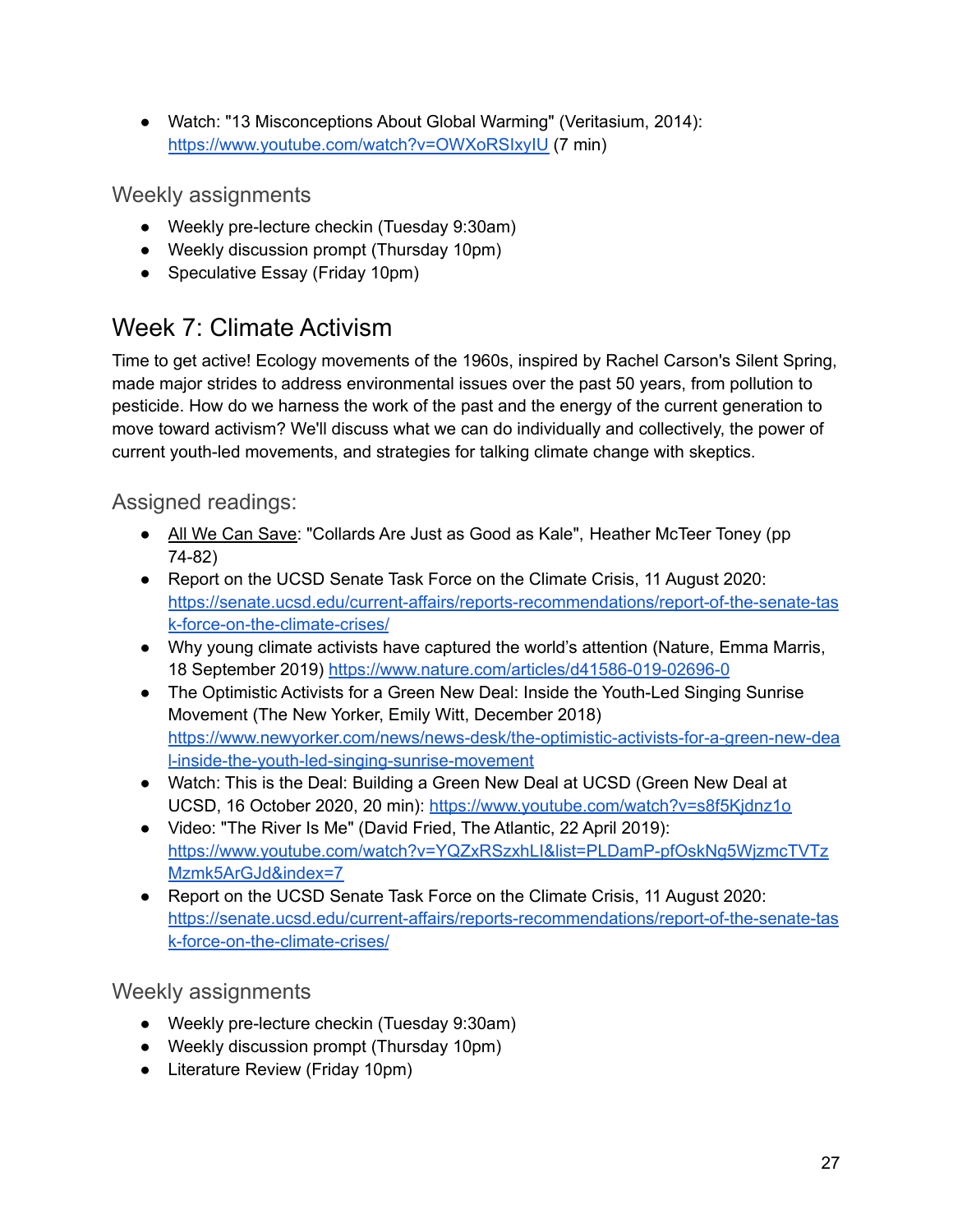## <span id="page-27-0"></span>Week 8: Politics and Policy

How is climate change being addressed from the political and policy side? We'll discuss current infrastructures of establishing climate change policy, from the UN IPCC process and the status of agreements, to political actions in the US both nationally (EPA, the Green New Deal) and locally (California's Integrated Climate Adaptation and Resiliency Program). We'll also see how past policy was successful in addressing the ozone hole and acid rain in the 1990s, and how these strategies have emerged as potential policies for tackling climate change.

## <span id="page-27-1"></span>Assigned readings

- All We Can Save: The Politics of Policy, Maggie Thomas (pp 84-90)
- "Going Nowhere Fast on Climate, Year After Year" (New York Times Opinion, Paul Bledsoe, 29 December 2018) [https://www.nytimes.com/2018/12/29/opinion/climate-change-global-warming-history.htm](https://www.nytimes.com/2018/12/29/opinion/climate-change-global-warming-history.html) [l](https://www.nytimes.com/2018/12/29/opinion/climate-change-global-warming-history.html)
- Interactive: Richard Conniff "The Acid Rain Economy: How the Free Market Tackled an Environmental Challenge" 2016, National Academy of Sciences From Research to Reward series: <https://www.nap.edu/read/23671/>
- Read: "The World Solved the Ozone Problem. It Can Solve Climate Change" (New York Times, 7 Dec 2019): <https://www.nytimes.com/2019/12/07/opinion/sunday/ozone-climate-change.html>
- UCSD Climate Plan 2019: [https://sustain.ucsd.edu/\\_files/focus/UCSD-Climate-Action-Plan-2019-final.pdf](https://sustain.ucsd.edu/_files/focus/UCSD-Climate-Action-Plan-2019-final.pdf)
- California's Integrated Climate Adaptation and Resiliency Program: <http://opr.ca.gov/planning/icarp/>

### <span id="page-27-2"></span>Weekly assignments

- Weekly pre-lecture checkin (Tuesday 9:30am)
- Weekly discussion prompt (Thursday 10pm)
- Draft Project Digital Products (Friday 10pm)
- Draft Project Design Document (Friday 10pm)
- Draft Project Personal Reflection (Friday 10pm)

## <span id="page-27-3"></span>Week 9: Desperate Measures

The scale and immediacy of the climate crisis has inspired big technological ideas to try to mitigate change in climate. We'll examine the motivation, design, and feasibility of some of these "short-term" geoengineering solutions, and their potentially negative consequences. We'll compare these to traditional indigenous approaches to climate change mitigation, and also examine more potentially controversial long-term social and political solutions, including abandoning the Earth altogether for other potentially habitable worlds.